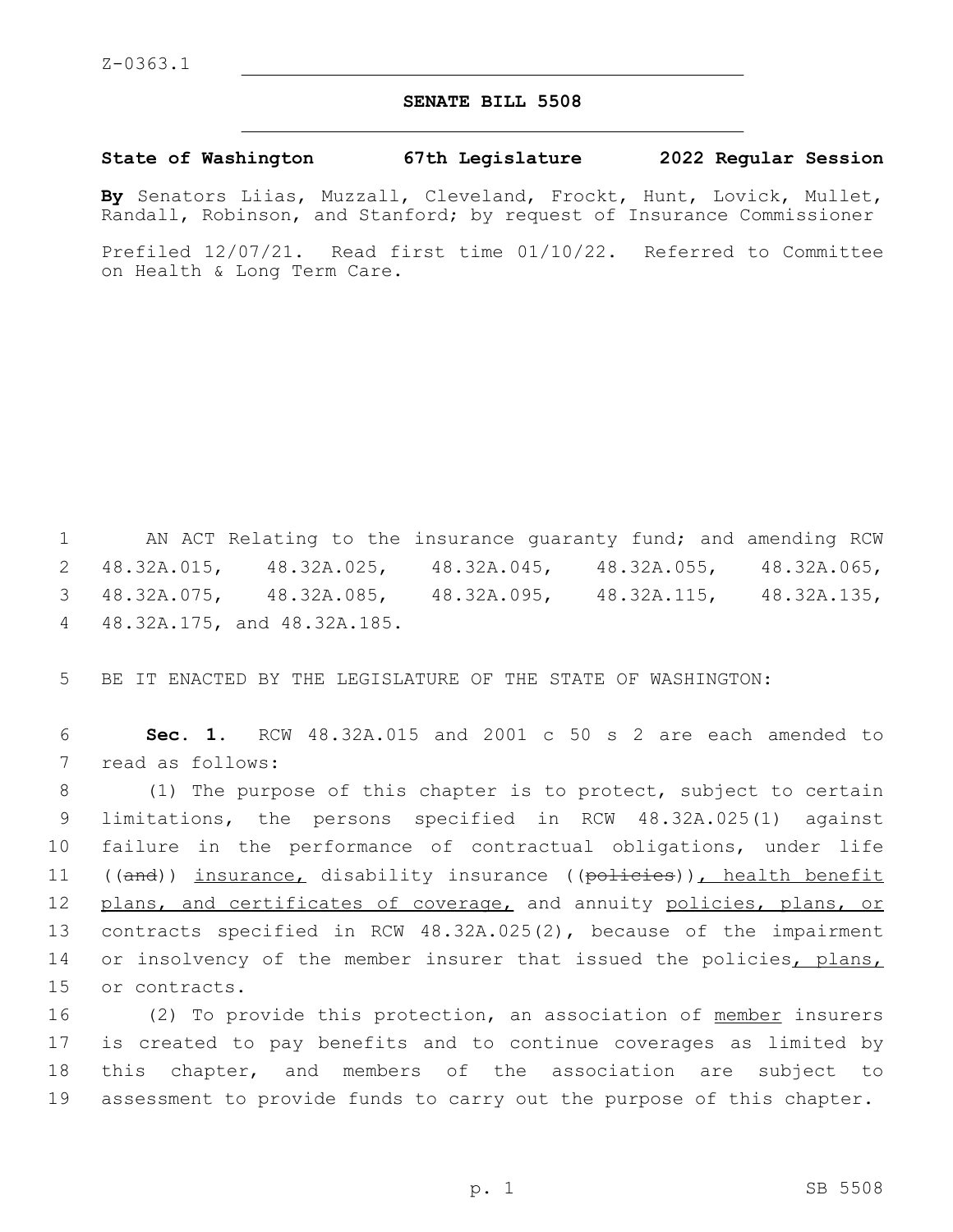**Sec. 2.** RCW 48.32A.025 and 2001 c 50 s 3 are each amended to 2 read as follows:

 (1) This chapter provides coverage for the policies and contracts specified in subsection (2) of this section as follows:

 (a) To persons who, regardless of where they reside, except for nonresident certificate holders or enrollees under group policies or contracts, are the beneficiaries, assignees, or payees, including health care providers and facilities rendering services covered under health benefit plans, policies, or certificates of coverage, of the 10 persons covered under (b) of this subsection;

11 (b) To persons who are owners of or certificate holders or 12 enrollees under the policies or contracts, other than unallocated annuity contracts and structured settlement annuities, and in each 14 case who:

15 (i) Are residents; or

 (ii) Are not residents, but only under all of the following conditions:17

 (A) The member insurer that issued the policies or contracts is 19 domiciled in this state;

 (B) The states in which the persons reside have associations 21 similar to the association created by this chapter; and

 (C) The persons are not eligible for coverage by an association 23 in any other state due to the fact that the insurer, health care service contractor, or health maintenance organization was not licensed in the state at the time specified in the state's guaranty 26 association law:

 (c) For unallocated annuity contracts specified in subsection (2) 28 of this section, (a) and (b) of this subsection do not apply, and this chapter, except as provided in (e) and (f) of this subsection, 30 does provide coverage to:

 (i) Persons who are the owners of the unallocated annuity contracts if the contracts are issued to or in connection with a specific benefit plan whose plan sponsor has its principal place of 34 business in this state; and

 (ii) Persons who are owners of unallocated annuity contracts issued to or in connection with government lotteries if the owners 37 are residents;

 (d) For structured settlement annuities specified in subsection (2) of this section, (a) and (b) of this subsection do not apply, and this chapter, except as provided in (e) and (f) of this subsection,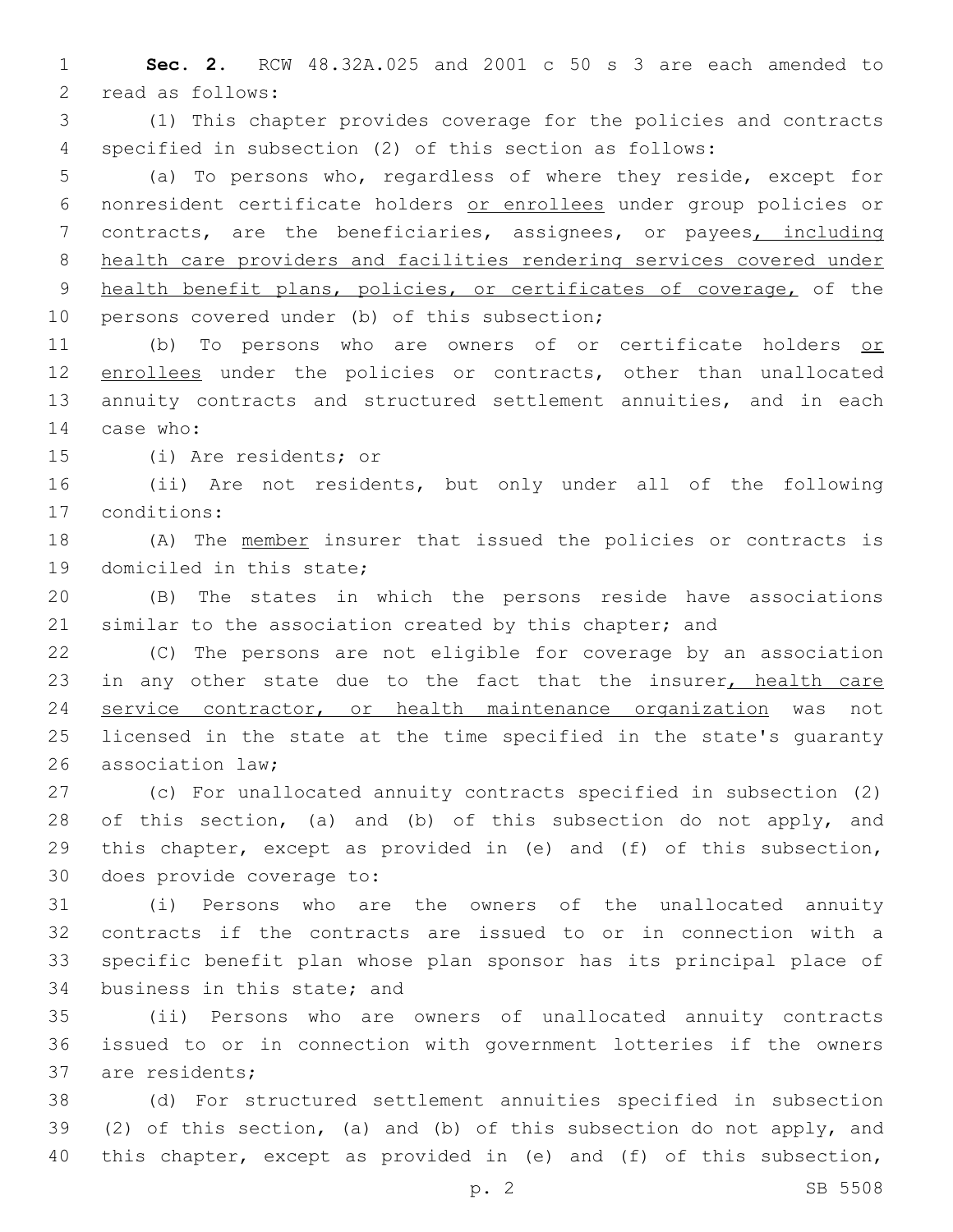does provide coverage to a person who is a payee under a structured settlement annuity, or beneficiary of a payee if the payee is 3 deceased, if the payee:

 (i) Is a resident, regardless of where the contract owner 5 resides; or

 (ii) Is not a resident, but only under both of the following 7 conditions:

 (A)(I) The contract owner of the structured settlement annuity is 9 a resident; or

 (II) The contract owner of the structured settlement annuity is not a resident, but the insurer that issued the structured settlement annuity is domiciled in this state; and the state in which the contract owner resides has an association similar to the association 14 created by this chapter; and

 (B) Neither the payee, nor beneficiary, nor enrollee, nor the contract owner is eligible for coverage by the association of the state in which the payee or contract owner resides;

(e) This chapter does not provide coverage to:

 (i) A person who is a payee, or beneficiary, of a contract owner resident of this state, if the payee, or beneficiary, is afforded any 21 coverage by the association of another state;  $((\theta \cdot \hat{r}))$ 

 (ii) A person covered under (c) of this subsection, if any coverage is provided by the association of another state to the person; or

 (iii) A person who acquires rights to receive payments through a structured settlement factoring transaction as defined in 26 U.S.C. 27 Sec. 5891(c)(3)(A), regardless of whether the transaction occurred 28 before or after such section became effective; and

 (f) This chapter is intended to provide coverage to a person who is a resident of this state and, in special circumstances, to a nonresident. In order to avoid duplicate coverage, if a person who would otherwise receive coverage under this chapter is provided coverage under the laws of any other state, the person shall not be provided coverage under this chapter. In determining the application of this subsection (1)(f) in situations where a person could be covered by the association of more than one state, whether as an 37 owner, payee, beneficiary, enrollee, or assignee, this chapter shall be construed in conjunction with other state laws to result in 39 coverage by only one association.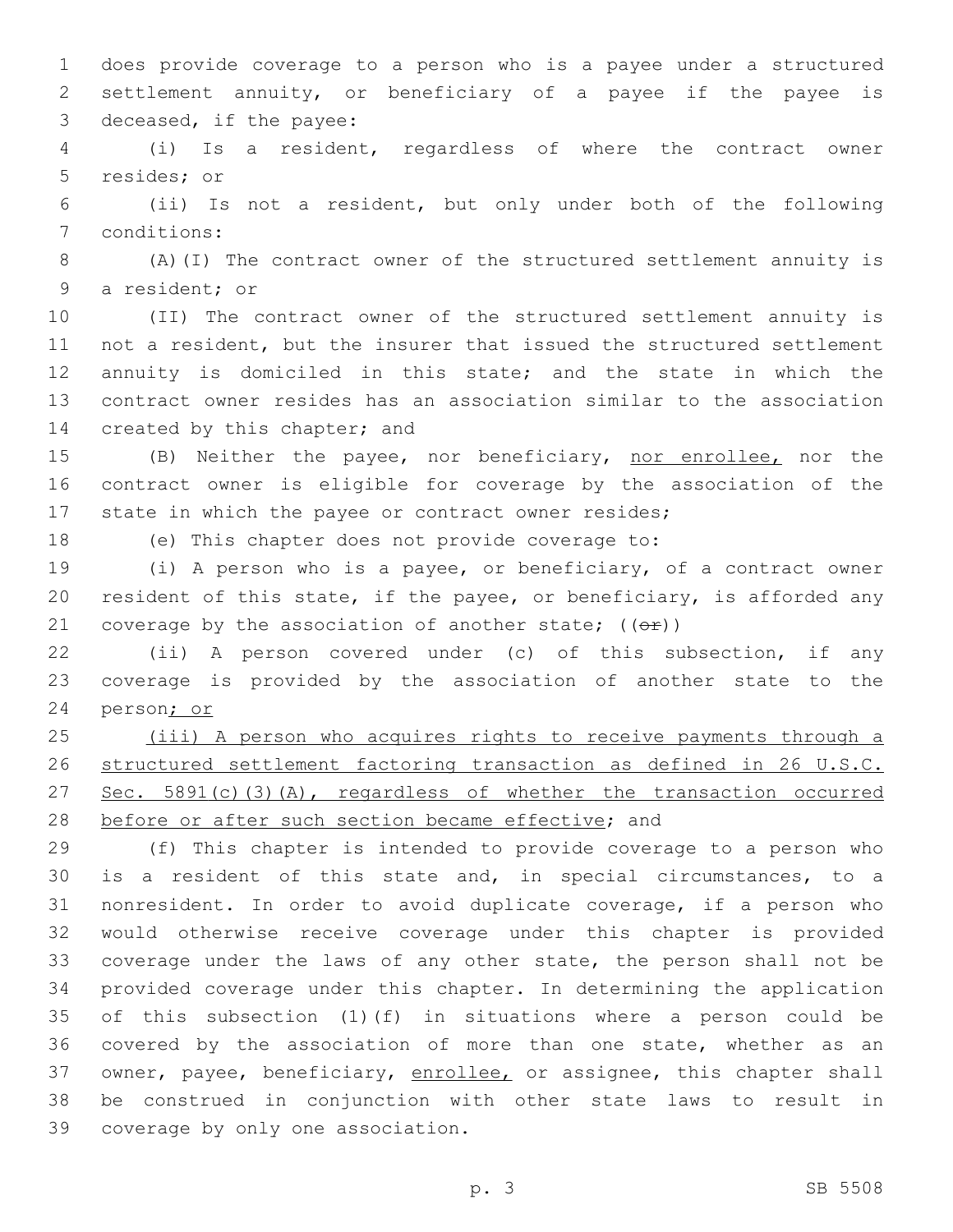(2)(a) This chapter provides coverage to the persons specified in subsection (1) of this section for policies, plans, or contracts of 3 direct, nongroup life, disability, health benefit, or ((annuity 4 policies or contracts)) annuities and supplemental contracts to any of these, for certificates under direct group policies and contracts, and for unallocated annuity contracts issued by member insurers, except as limited by this chapter. Annuity contracts and certificates under group annuity contracts include but are not limited to guaranteed investment contracts, deposit administration contracts, unallocated funding agreements, allocated funding agreements, structured settlement annuities, annuities issued to or in connection with government lotteries, and any immediate or deferred annuity contracts. However, any annuity contracts that are unallocated annuity contracts are subject to the specific provisions in this 15 chapter for unallocated annuity contracts.

16 (b) ((This)) Except as provided in (c) of this subsection, this 17 chapter does not provide coverage for:

 (i) A portion of a policy or contract not guaranteed by the 19 member insurer, or under which the risk is borne by the policy or 20 contract owner;

 (ii) A policy or contract of reinsurance, unless assumption certificates have been issued pursuant to the reinsurance policy or 23 contract;

 (iii) A portion of a policy or contract to the extent that the 25 rate of interest on which it is based, or the interest rate, crediting rate, or similar factor determined by use of an index or other external reference stated in the policy or contract employed in 28 calculating returns or changes in value:

 (A) Averaged over the period of four years prior to the date on which the member insurer becomes an impaired or insolvent insurer under this chapter, whichever is earlier, exceeds the rate of interest determined by subtracting two percentage points from Moody's corporate bond yield average averaged for that same four-year period or for such lesser period if the policy or contract was issued less than four years before the member insurer becomes an impaired or insolvent insurer under this chapter, whichever is earlier; and

 (B) On and after the date on which the member insurer becomes an impaired or insolvent insurer under this chapter, whichever is earlier, exceeds the rate of interest determined by subtracting three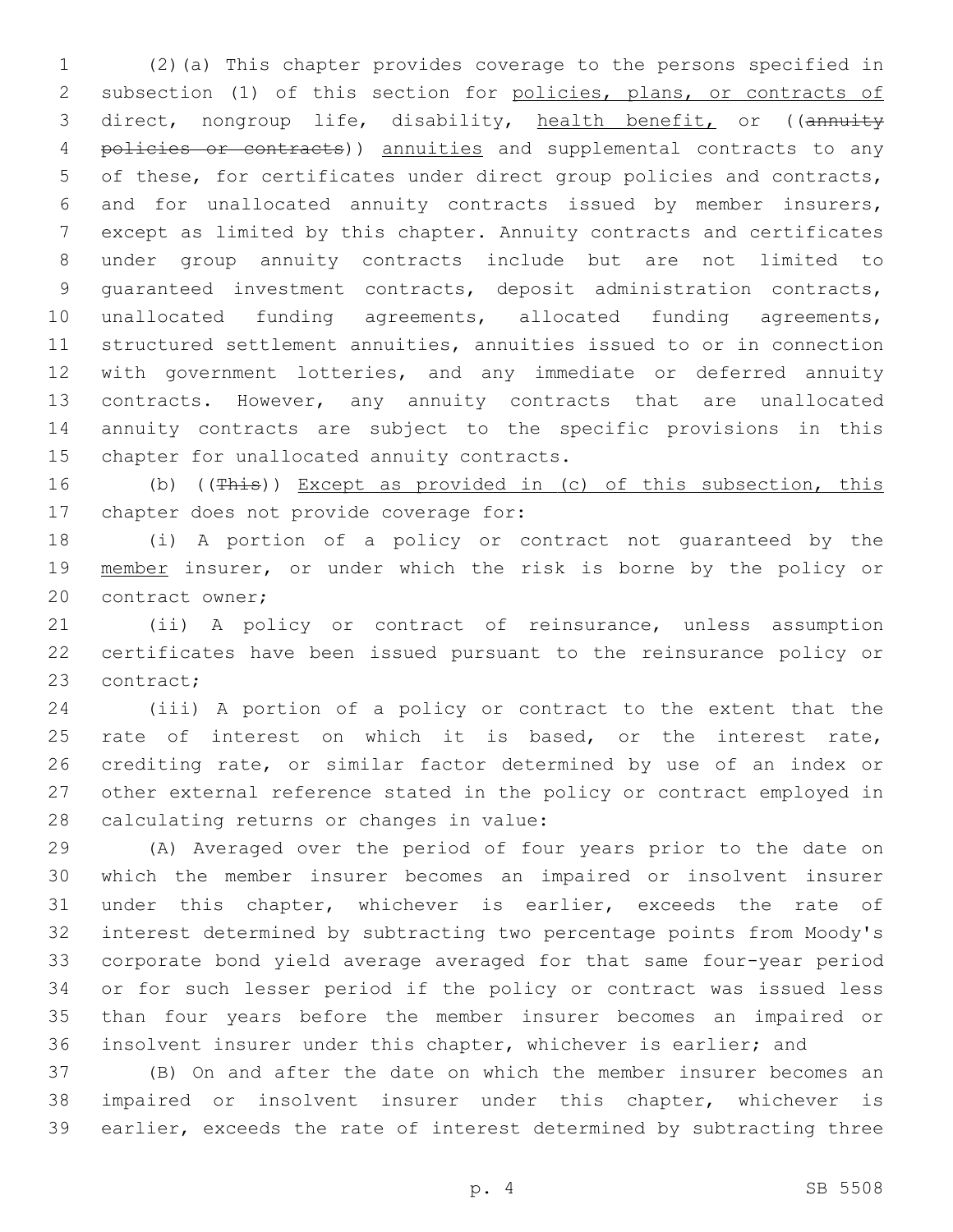1 percentage points from Moody's corporate bond yield average as most 2 recently available;

 (iv) A portion of a policy or contract issued to a plan or program of an employer, association, or other person to provide life, disability, health, or annuity benefits to its employees, members, or others, to the extent that the plan or program is self-funded or uninsured, including but not limited to benefits payable by an 8 employer, association, or other person under:

9 (A) A multiple employer welfare arrangement as defined in 29 10 U.S.C. Sec. ((1144)) 1002;

(B) A minimum premium group insurance plan;

12 (C) A stop-loss group insurance plan; or

13 (D) An administrative services only contract;

14 (v) A portion of a policy or contract to the extent that it 15 provides for:

16 (A) Dividends or experience rating credits;

17 (B) Voting rights; or

18 (C) Payment of any fees or allowances to any person, including 19 the policy or contract owner, in connection with the service to or 20 administration of the policy or contract;

 (vi) A policy or contract issued in this state by a member insurer at a time when it was not licensed or did not have a certificate of authority to issue the policy or contract in this 24 state;

 (vii) An unallocated annuity contract issued to or in connection with a benefit plan protected under the federal pension benefit guaranty corporation, regardless of whether the federal pension benefit guaranty corporation has yet become liable to make any 29 payments with respect to the benefit plan;

30 (viii) A portion of an unallocated annuity contract that is not 31 issued to or in connection with a specific employee, union, or 32 association of natural persons benefit plan or a government lottery;

33 (ix) A portion of a policy or contract to the extent that the 34 assessments required by RCW 48.32A.085 with respect to the policy or 35 contract are preempted by federal or state law;

36 (x) An obligation that does not arise under the express written 37 terms of the policy or contract issued by the member insurer to the 38 enrollee, contract owner, certificate holder, or policy owner, 39 including without limitation:

40 (A) Claims based on marketing materials;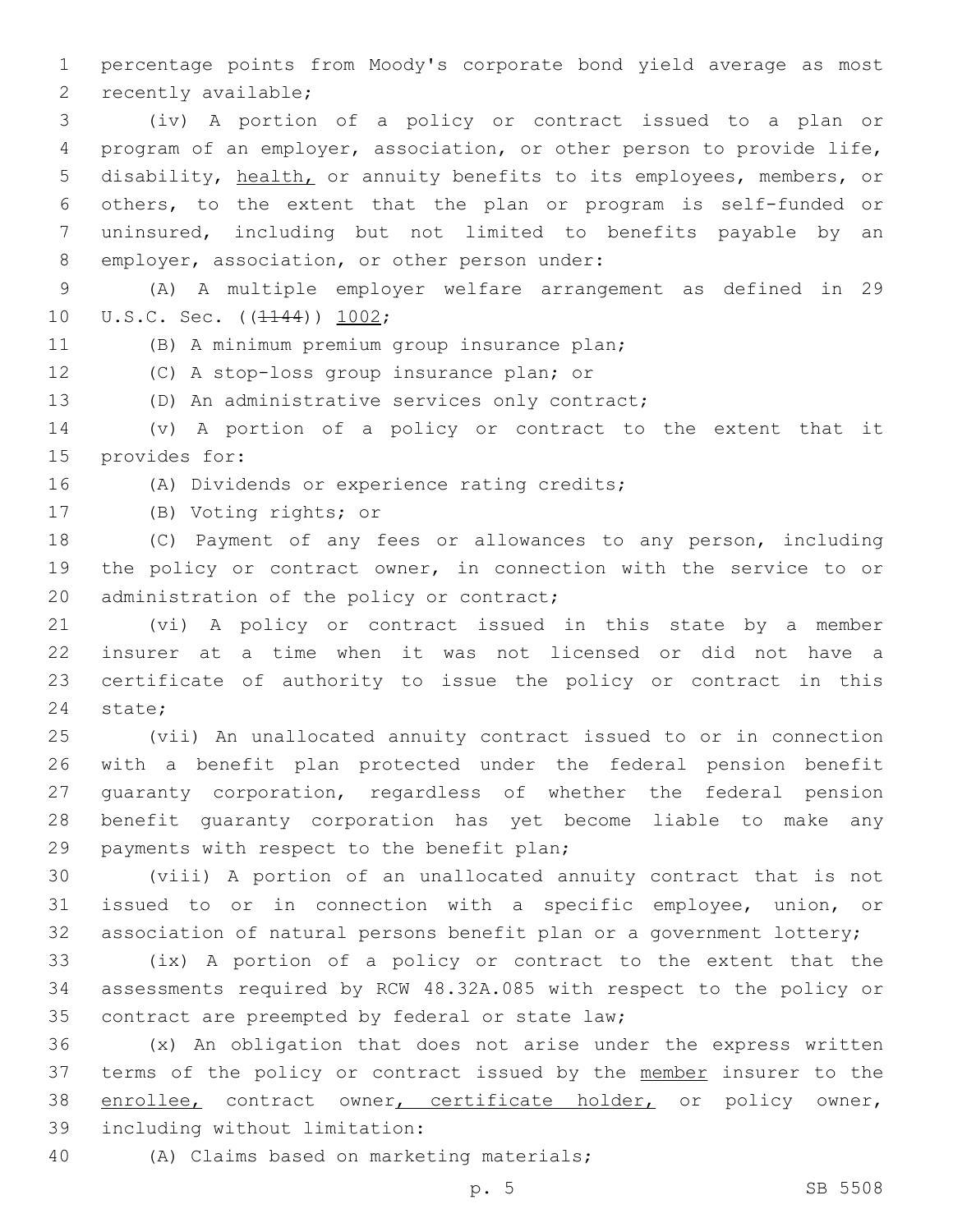(B) Claims based on side letters, riders, or other documents that 2 were issued by the member insurer without meeting applicable policy 3 or contract form filing or approval requirements;

 (C) Misrepresentations of or regarding policy or contract 5 benefits;

(D) Extra-contractual claims; or6

(E) A claim for penalties or consequential or incidental damages;

 (xi) A contractual agreement that establishes the member insurer's obligations to provide a book value accounting guaranty for defined contribution benefit plan participants by reference to a portfolio of assets that is owned by the benefit plan or its trustee, 12 which in each case is not an affiliate of the member insurer;  $((\theta \hat{r}))$ 

 (xii) A portion of a policy or contract to the extent it provides for interest or other changes in value to be determined by the use of an index or other external reference stated in the policy or 16 contract, but which have not been credited to the policy or contract, or as to which the policy or contract owner's rights are subject to forfeiture, as of the date the member insurer becomes an impaired or insolvent insurer under this chapter, whichever is earlier. If a policy's or contract's interest or changes in value are credited less frequently than annually, then for purposes of determining the values that have been credited and are not subject to forfeiture under this subsection (2)(b)(xii), the interest or change in value determined by using the procedures defined in the policy or contract will be credited as if the contractual date of crediting interest or changing values was the date of impairment or insolvency, whichever is 27 earlier, and will not be subject to forfeiture;

 (xiii) A policy or contract providing any hospital, medical, prescription drug or other health care benefits pursuant to parts C 30 and D of subchapter XVIII, chapter 7 of Title 42, United States Code (commonly known as medicare parts C and D) or subchapter XIX, chapter 7 of Title 42, United States Code (commonly known as medicaid), and any regulations issued pursuant thereto, or chapter 74.09 RCW and any regulations issued pursuant thereto; or

 (xiv) Structured settlement annuity benefits to which a payee or beneficiary has transferred his or her rights in a structured settlement factoring transaction as defined in 26 U.S.C. Sec. 5891(c)(3)(A), regardless of whether the transaction occurred before or after such section became effective.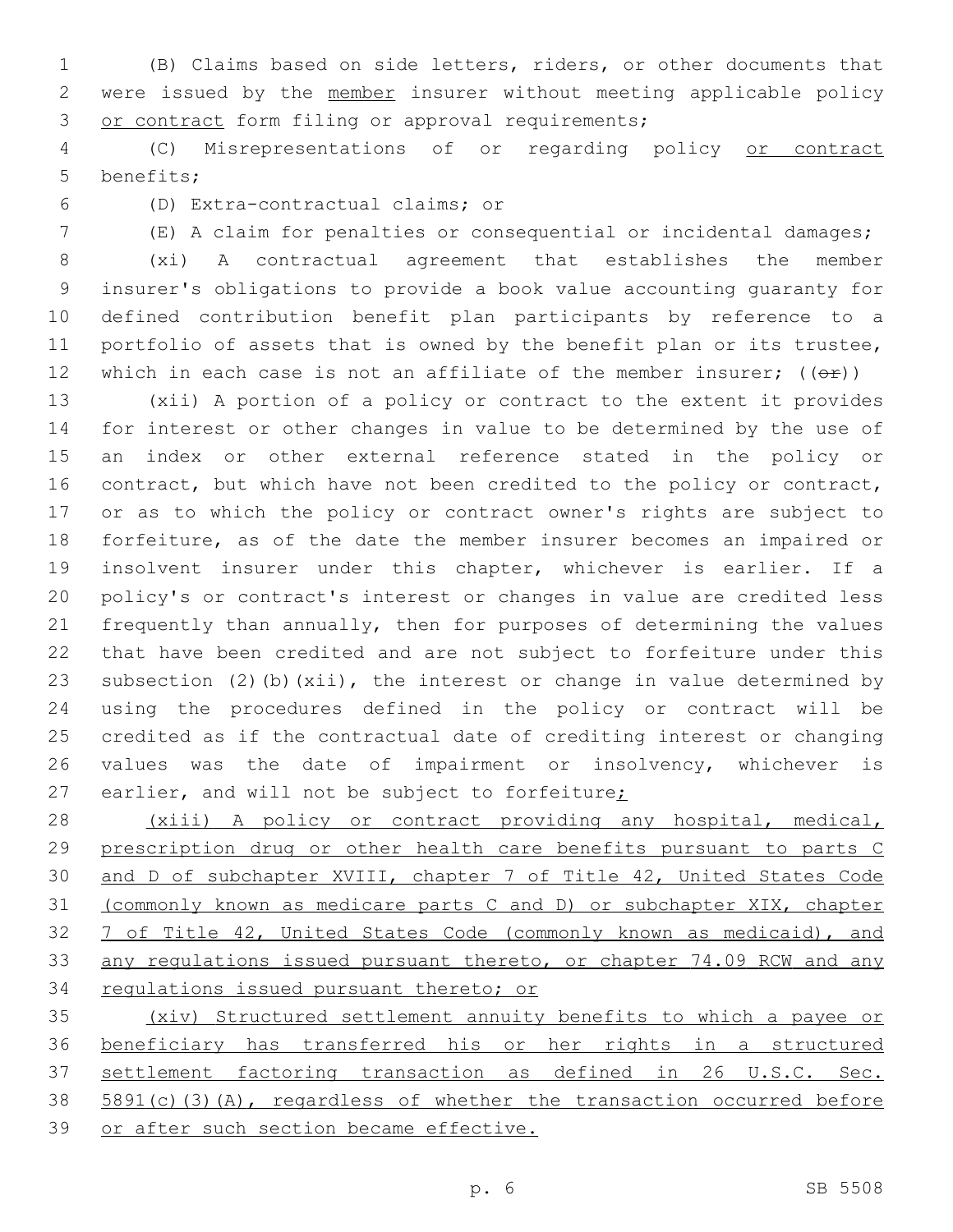(c) The exclusion from coverage referenced in (b)(iii) of this 2 subsection does not apply to any portion of a policy or contract, 3 including a rider, that provides long-term care or any other health benefits.4

 (3) The benefits that the association may become obligated to 6 cover shall in no event exceed the lesser of:

 (a) The contractual obligations for which the member insurer is liable or would have been liable if it were not an impaired or 9 insolvent insurer; or

 (b)(i) With respect to one life, regardless of the number of 11 policies or contracts:

 (A) Five hundred thousand dollars in life insurance death benefits, but not more than five hundred thousand dollars in net cash surrender and net cash withdrawal values for life insurance;

(B) In disability insurance and health benefit plan benefits:

 (I) Five hundred thousand dollars for coverages not defined as 17 disability income insurance or ((basic hospital, medical, and surgical insurance or major medical insurance)) health benefit plans including any net cash surrender and net cash withdrawal values;

 (II) Five hundred thousand dollars for disability income 21 insurance:

 (III) Five hundred thousand dollars for ((basic hospital medical and surgical insurance or major medical insurance)) health benefit 24 plans;

(IV) \$500,000 for long-term care insurance; or

 (C) Five hundred thousand dollars in the present value of annuity benefits, including net cash surrender and net cash withdrawal 28 values, except as provided in (b)(ii), (iii), and (v) of this 29 subsection  $(3)$   $((+b))$ ;

 (ii) With respect to each individual participating in a governmental retirement benefit plan established under section 401, 403(b), or 457 of the United States Internal Revenue Code covered by an unallocated annuity contract or the beneficiaries of each such individual if deceased, in the aggregate, one hundred thousand dollars in present value annuity benefits, including net cash 36 surrender and net cash withdrawal values;

 (iii) With respect to each payee of a structured settlement annuity, or beneficiary or beneficiaries of the payee if deceased, five hundred thousand dollars in present value annuity benefits, in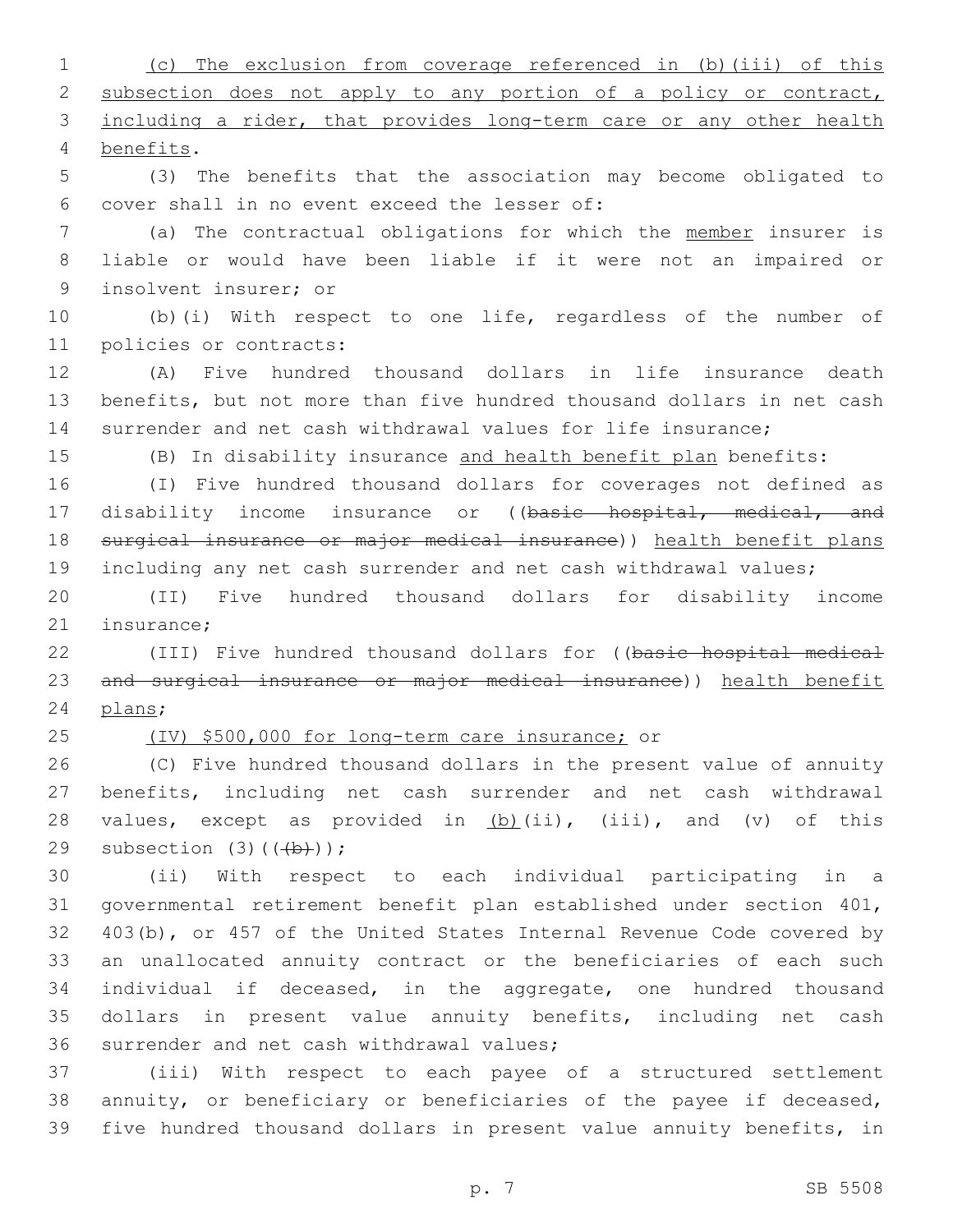the aggregate, including net cash surrender and net cash withdrawal 2 values, if any;

 (iv) However, in no event shall the association be obligated to cover more than: (A) An aggregate of five hundred thousand dollars in 5 benefits with respect to any one life under  $(b)$  (i), (ii), ((and)) 6 (iii), and (iv) of this subsection (3)( $(\overline{+b})$ ) except with respect to 7 benefits for ((basic hospital, medical, and surgical insurance and 8 major medical insurance)) health benefit plans under (b)(i)(B) of 9 this subsection (3)( $(\frac{1}{b})$ ), in which case the aggregate liability of the association shall not exceed five hundred thousand dollars with respect to any one individual; or (B) with respect to one owner of 12 multiple nongroup policies of life insurance, whether the policy or contract owner is an individual, firm, corporation, or other person, and whether the persons insured are officers, managers, employees, or other persons, more than five million dollars in benefits, regardless 16 of the number of policies and contracts held by the owner;

 (v) With respect to either: (A) One contract owner provided coverage under subsection (1)(d)(ii) of this section; or (B) one plan sponsor whose plans own directly or in trust one or more unallocated 20 annuity contracts not included in  $(b)$  (ii) of this subsection (3)  $((+b))$ , five million dollars in benefits, irrespective of the number 22 of contracts with respect to the contract owner or plan sponsor. However, in the case where one or more unallocated annuity contracts are covered contracts under this chapter and are owned by a trust or other entity for the benefit of two or more plan sponsors, coverage shall be afforded by the association if the largest interest in the trust or entity owning the contract or contracts is held by a plan sponsor whose principal place of business is in this state and in no event shall the association be obligated to cover more than five million dollars in benefits with respect to all these unallocated 31 contracts;  $((\theta \hat{r}))$ 

 (vi) The limitations set forth in this subsection are limitations on the benefits for which the association is obligated before taking into account either its subrogation and assignment rights or the extent to which those benefits could be provided out of the assets of the impaired or insolvent insurer attributable to covered policies. The costs of the association's obligations under this chapter may be met by the use of assets attributable to covered policies or reimbursed to the association pursuant to its subrogation and assignment rights; or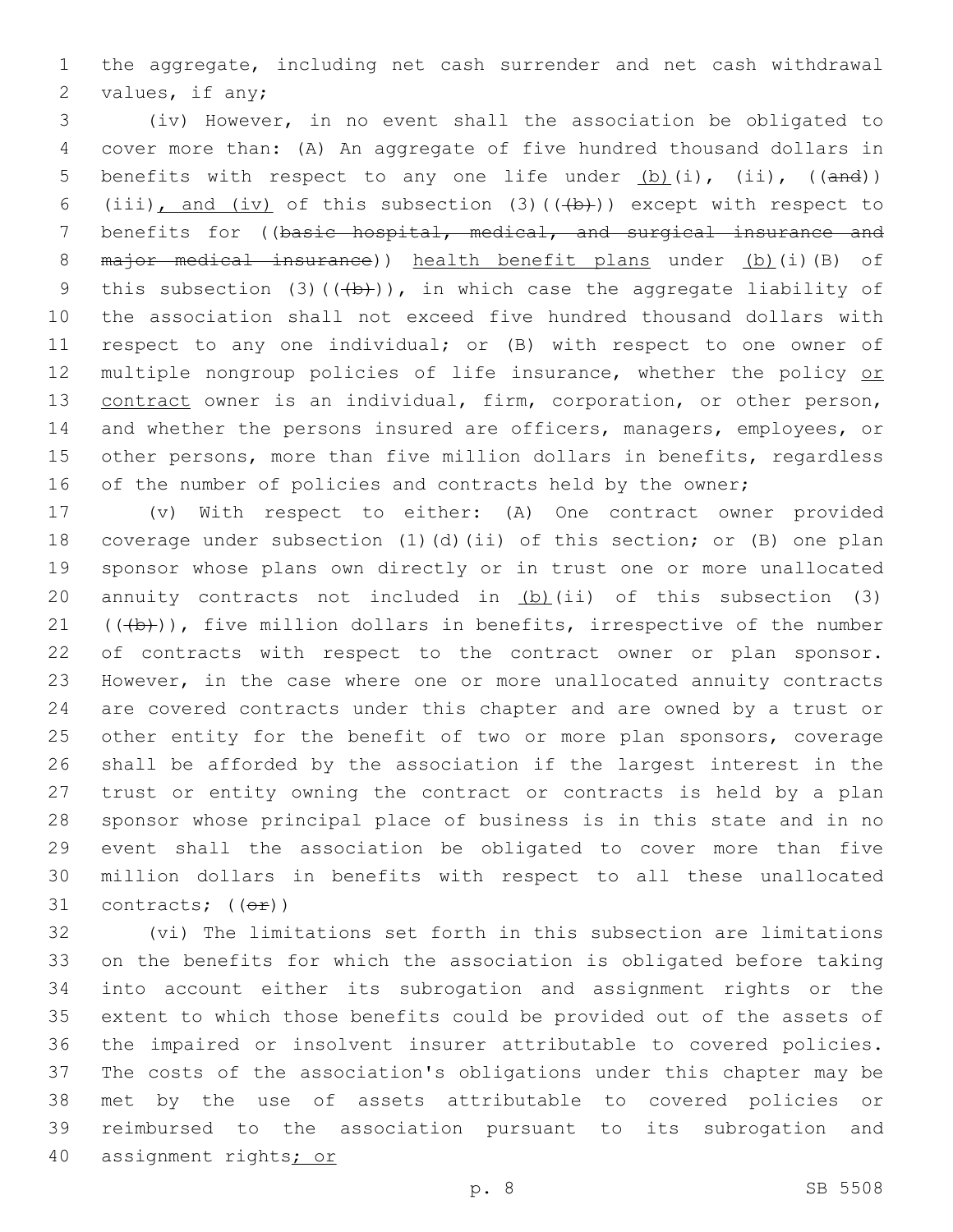(vii) For purposes of this chapter, benefits provided by a long-2 term care rider to a life insurance policy or annuity contract must be considered the same type of benefits as the base life insurance 4 policy or annuity contract to which it relates.

 (4) In performing its obligations to provide coverage under RCW 48.32A.075, the association is not required to guarantee, assume, reinsure, reissue, or perform, or cause to be guaranteed, assumed, 8 reinsured, reissued, or performed, the contractual obligations of the insolvent or impaired insurer under a covered policy or contract that do not materially affect the economic values or economic benefits of 11 the covered policy or contract.

 **Sec. 3.** RCW 48.32A.045 and 2001 c 50 s 5 are each amended to 13 read as follows:

 The definitions in this section apply throughout this chapter 15 unless the context clearly requires otherwise.

 (1) "Account" means either of the two accounts created under RCW 17 48.32A.055.

 (2) "Association" means the Washington life and disability insurance guaranty association created under RCW 48.32A.055.

 (3) "Authorized assessment" or the term "authorized" when used in the context of assessments means a resolution by the board of directors has been passed whereby an assessment will be called immediately or in the future from member insurers for a specified amount. An assessment is authorized when the resolution is passed.

 (4) "Benefit plan" means a specific employee, union, or association of natural persons benefit plan issued pursuant to the 27 requirements of chapter 48.20 RCW.

 (5) "Called assessment" or the term "called" when used in the context of assessments means that a notice has been issued by the association to member insurers requiring that an authorized assessment be paid within the time frame set forth within the notice. An authorized assessment becomes a called assessment when notice is 33 mailed by the association to member insurers.

 (6) "Commissioner" means the insurance commissioner of this 35 state.

 (7) "Contractual obligation" means an obligation under a policy or contract or certificate under a group policy or contract, or portion thereof for which coverage is provided under RCW 48.32A.025.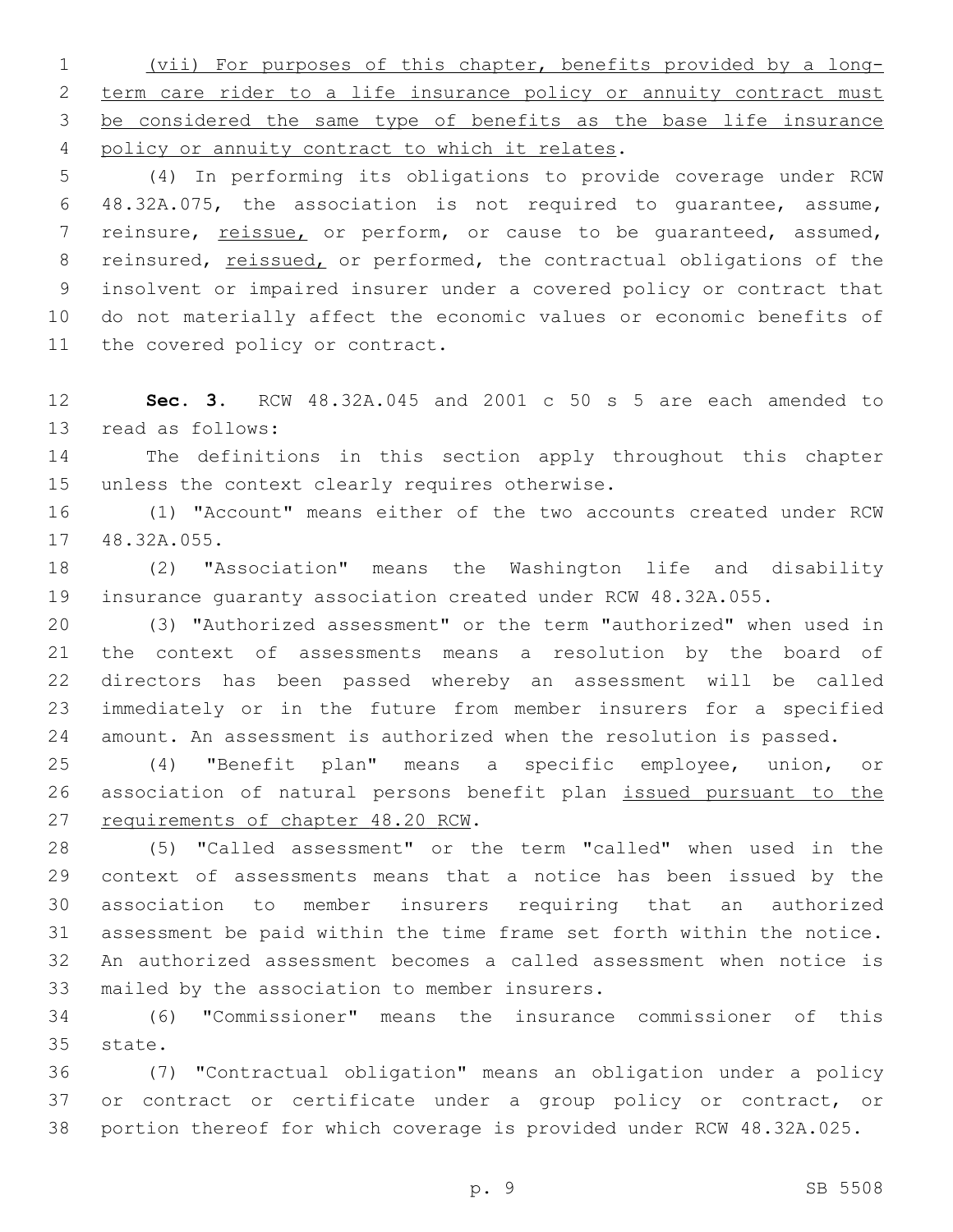(8) "Covered policy" or "covered contract" means a policy or contract or portion of a policy or contract for which coverage is 3 provided under RCW 48.32A.025. (9) "Extra-contractual claims" includes, for example, claims relating to bad faith in the payment of claims, punitive or exemplary damages, or attorneys' fees and costs.6 (10) "Health benefit plan" means any policy, contract, or 8 agreement offered by a health carrier to provide, arrange, reimburse, or pay for health care services, except the following: (a) Medicare supplemental health insurance governed by chapter 48.66 RCW; (b) Coverage supplemental to the coverage provided under chapter 13 55 of Title 10 of the United States Code; (c) Limited health care services offered by limited health care 15 service contractors in accordance with RCW 48.44.035; (d) Disability income; (e) Coverage incidental to a property or casualty liability insurance policy, such as automobile personal injury protection 19 coverage and homeowner quest medical; 20 (f) Workers' compensation coverage; 21 (g) Accident only coverage; (h) Specified disease or illness-triggered fixed payment 23 insurance, hospital confinement fixed payment insurance, or other fixed payment insurance offered as an independent, noncoordinated benefit; (i) Employer-sponsored self-funded health plans; 27 (i) Dental only and vision only coverage; 28 (k) Plans deemed by the commissioner to have a short-term limited purpose or duration, or to be a student-only plan that is guaranteed renewable while the covered person is enrolled as a regular full-time undergraduate or graduate student at an accredited higher education institution, after a written request for such classification by the 33 carrier and subsequent written approval by the commissioner; (l) Civilian health and medical program for the veterans affairs administration (CHAMPVA); and (m) Long-term care insurance as defined under chapter 48.83 or 48.84 RCW, or benefits for home health care, community-based care, or any combination thereof. (11) "Impaired insurer" means a member insurer which, after July 22, 2001, is not an insolvent insurer, and is placed under an order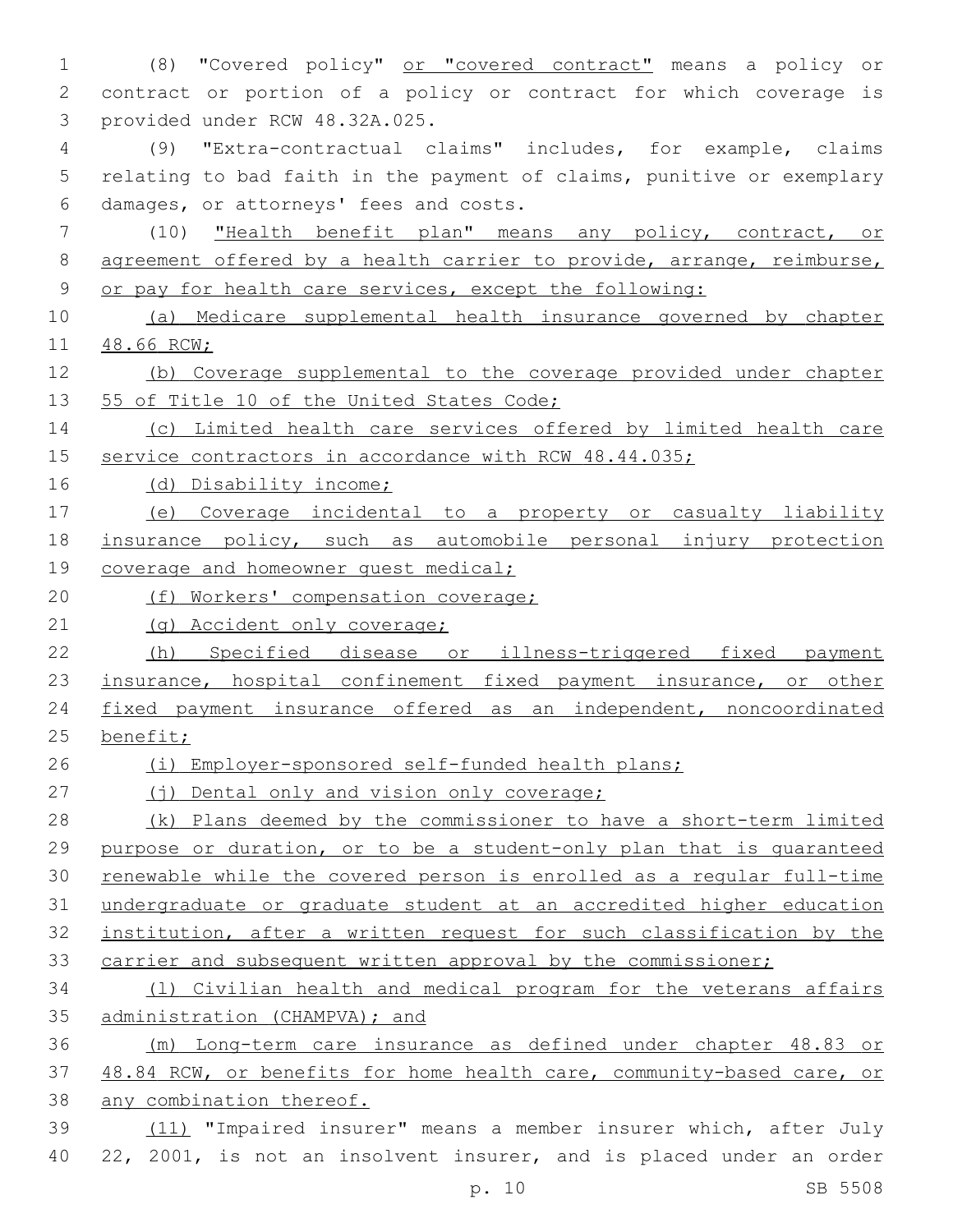1 of rehabilitation or conservation by a court of competent 2 jurisdiction.

3 (( $(11)$ )) (12) "Insolvent insurer" means a member insurer which, 4 after July 22, 2001, is placed under an order of liquidation by a 5 court of competent jurisdiction with a finding of insolvency.

6 (((12)) (13) "Member insurer" means an insurer, health care 7 service contractor, or health maintenance organization licensed, or 8 that holds a certificate of authority, or a certificate of 9 registration, to transact in this state any kind of business related 10 to insurance or a health benefit plan for which coverage is provided 11 under RCW 48.32A.025, and includes an insurer, health care service 12 contractor, or health maintenance organization whose license, 13 certificate of registration, or certificate of authority in this 14 state may have been suspended, revoked, not renewed, or voluntarily 15 withdrawn, but does not include:

16 (a) ((A health care service contractor, whether profit or 17 nonprofit;

18 (b) A health maintenance organization;

19  $(e)$ )) A fraternal benefit society;

20  $((\{d\}) \times (b)$  A mandatory state pooling plan;

 $21$  (( $\left(\frac{1}{12}\right)$ ) (c) A mutual assessment company or other person that 22 operates on an assessment basis;

23  $((\text{#}))$   $(d)$  An insurance exchange;

 $24$  (( $\left(\frac{4}{9}t\right)$ ) (e) An organization that has a certificate or license 25 limited to the issuance of charitable gift annuities under RCW 48.38.010;26

27 (f) A nonrisk-bearing hospital or medical service organization, 28 whether for profit or not for profit;

29 (g) A multiple employer welfare arrangement under chapter 48.125 30 RCW; or

31 (h) An entity similar to (a) through (g) of this subsection.

32 (((413))) (14) "Moody's corporate bond yield average" means the 33 monthly average corporates as published by Moody's investors service, 34 inc., or any successor thereto.

 ( $(\overline{+14})$ )  $(15)$  "Owner" of a policy or contract and "policy 36 holder," "policy owner," and "contract owner" mean the person who is identified as the legal owner under the terms of the policy or contract or who is otherwise vested with legal title to the policy or contract through a valid assignment completed in accordance with the terms of the policy or contract and properly recorded as the owner on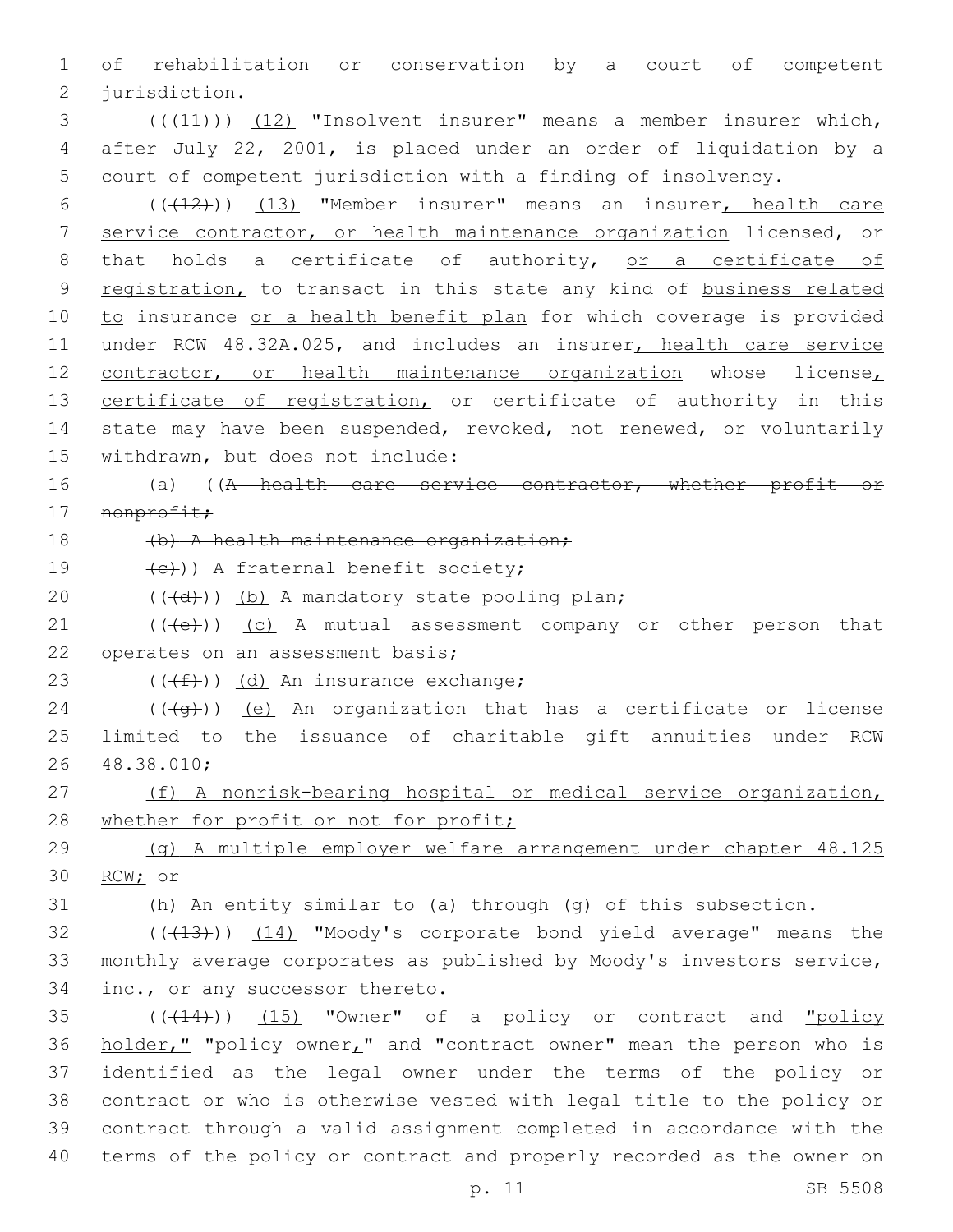1 the books of the member insurer. "Owner," "policy holder," "contract owner," and "policy owner" do not include persons with a mere 3 beneficial interest in a policy or contract.

 (((15))) (16) "Person" means an individual, corporation, limited liability company, partnership, association, governmental body or 6 entity, or voluntary organization.

7  $((416))$   $(17)$  "Plan sponsor" means:

 (a) The employer in the case of a benefit plan established or 9 maintained by a single employer;

 (b) The employee organization in the case of a benefit plan established or maintained by an employee organization; or

 (c) In the case of a benefit plan established or maintained by two or more employers or jointly by one or more employers and one or more employee organizations, the association, committee, joint board of trustees, or other similar group of representatives of the parties 16 who establish or maintain the benefit plan.

17 (((17)) (18) "Premiums" means amounts or considerations, by whatever name called, received on covered policies or contracts less returned premiums, considerations, and deposits and less dividends and experience credits. "Premiums" does not include amounts or considerations received for policies or contracts or for the portions of policies or contracts for which coverage is not provided under RCW 48.32A.025(2), except that assessable premium shall not be reduced on account of RCW 48.32A.025(2)(b)(iii) relating to interest limitations and RCW 48.32A.025(3)(b) relating to limitations with respect to one 26 individual, one participant, and one policy or contract owner. 27 "Premiums" does not include:

 (a) Premiums in excess of five million dollars on an unallocated annuity contract not issued under a governmental retirement benefit plan, or its trustee, established under section 401, 403(b), or 457 31 of the United States Internal Revenue Code; or

 (b) With respect to multiple nongroup policies of life insurance 33 owned by one owner, whether the policy or contract owner is an individual, firm, corporation, or other person, and whether the persons insured are officers, managers, employees, or other persons, premiums in excess of five million dollars with respect to these policies or contracts, regardless of the number of policies or 38 contracts held by the owner.

39 (((418))) (19)(a) "Principal place of business" of a plan sponsor or a person other than a natural person means the single state in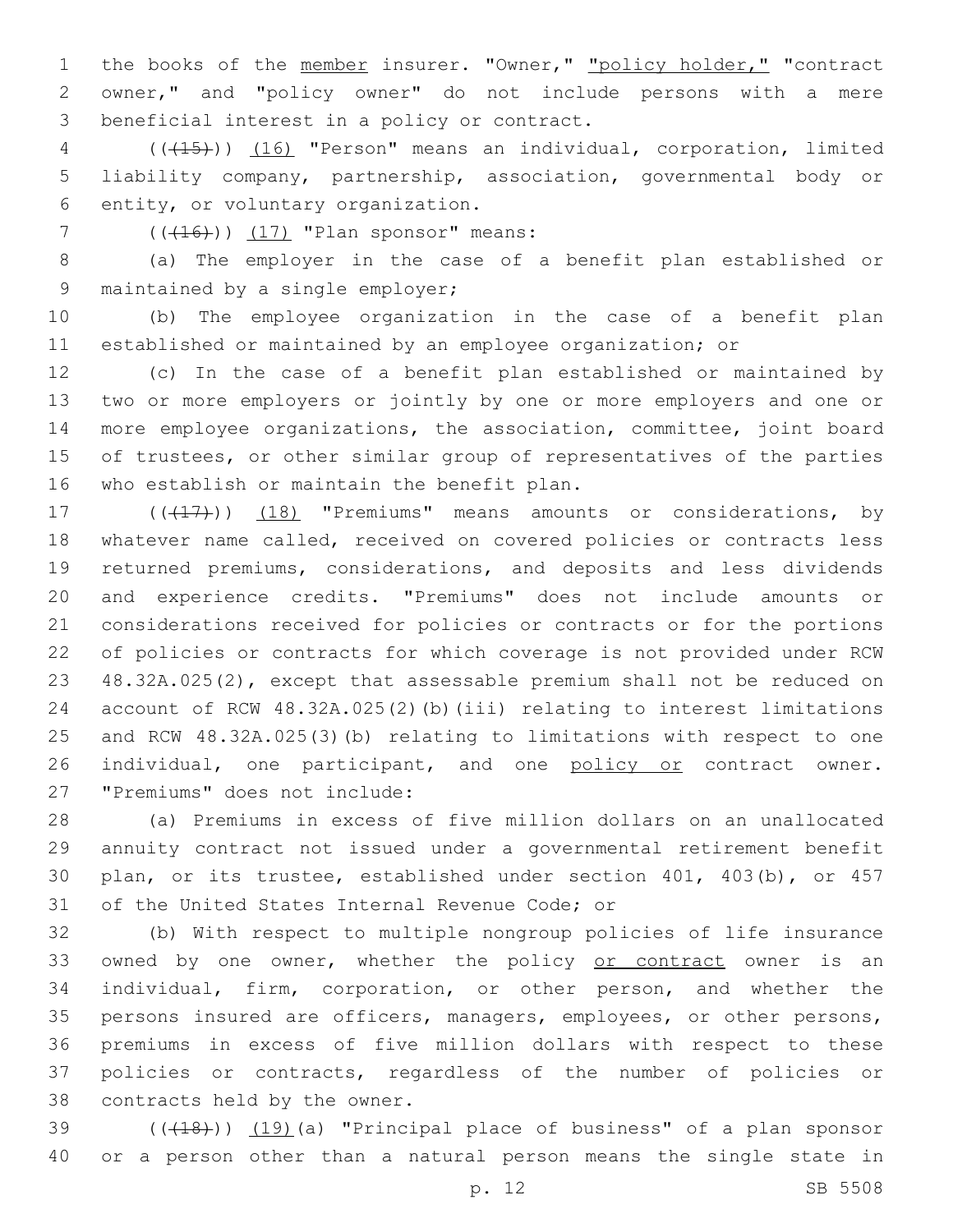which the natural persons who establish policy for the direction, control, and coordination of the operations of the entity as a whole primarily exercise that function, determined by the association in its reasonable judgment by considering the following factors:

 (i) The state in which the primary executive and administrative 6 headquarters of the entity is located;

 (ii) The state in which the principal office of the chief 8 executive officer of the entity is located;

 (iii) The state in which the board of directors, or similar governing person or persons, of the entity conducts the majority of 11 its meetings;

 (iv) The state in which the executive or management committee of the board of directors, or similar governing person or persons, of 14 the entity conducts the majority of its meetings;

 (v) The state from which the management of the overall operations 16 of the entity is directed; and

 (vi) In the case of a benefit plan sponsored by affiliated companies comprising a consolidated corporation, the state in which the holding company or controlling affiliate has its principal place of business as determined using the factors in (a)(i) through (v) of 21 this subsection.

 However, in the case of a plan sponsor, if more than fifty percent of the participants in the benefit plan are employed in a single state, that state is the principal place of business of the 25 plan sponsor.

 (b) The principal place of business of a plan sponsor of a 27 benefit plan described in subsection  $((+16))$   $(17)$  (c) of this section is the principal place of business of the association, committee, joint board of trustees, or other similar group of representatives of the parties who establish or maintain the benefit plan that, in lieu of a specific or clear designation of a principal place of business, is the principal place of business of the employer or employee organization that has the largest investment in the benefit plan in 34 question.

 ( $(\overline{+19})$ )  $(20)$  "Receivership court" means the court in the insolvent or impaired insurer's state having jurisdiction over the 37 conservation, rehabilitation, or liquidation of the member insurer.

38 (((20))) (21) "Resident" means a person to whom a contractual obligation is owed and who resides in this state on the date of entry of a court order that determines a member insurer to be an impaired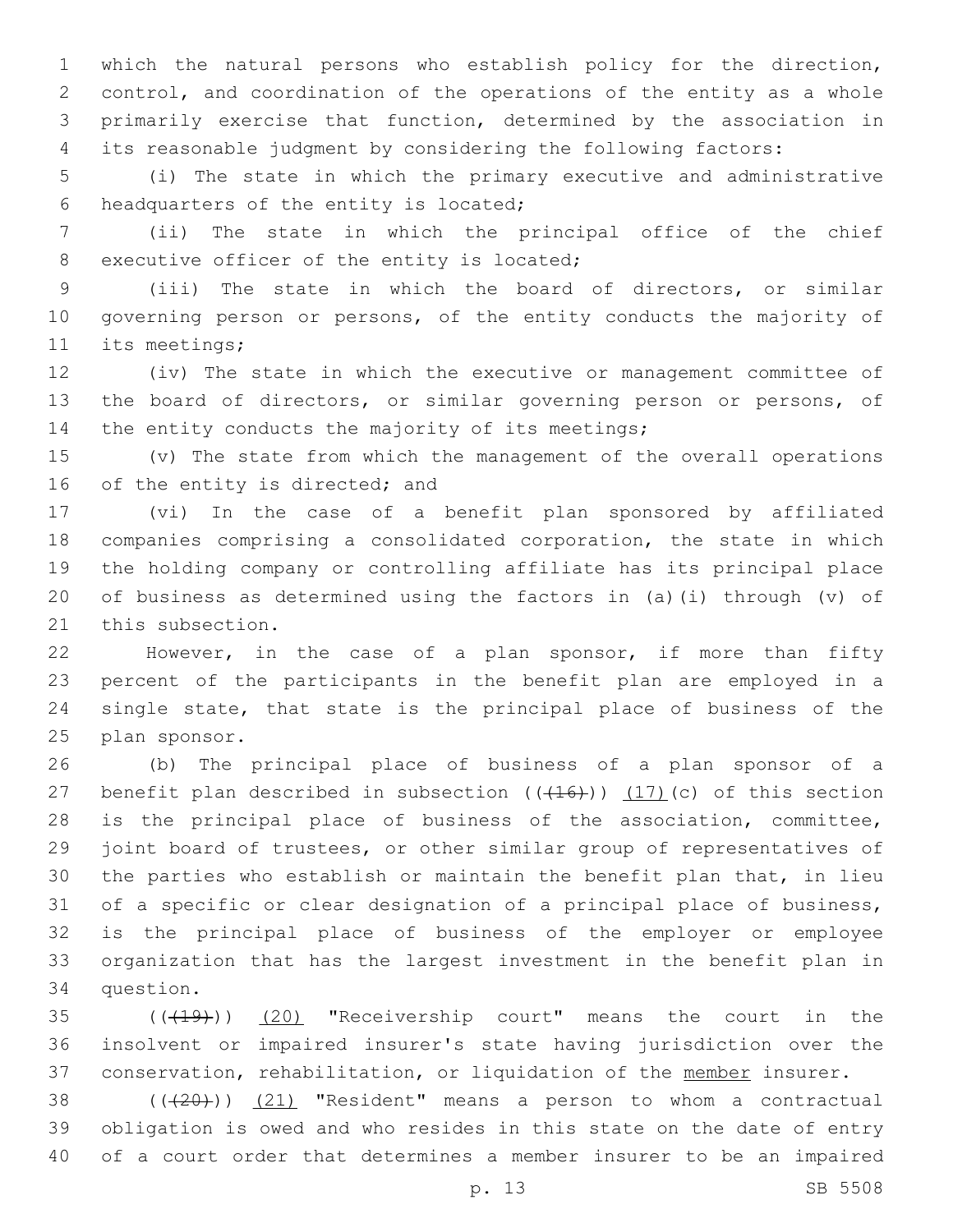insurer or a court order that determines a member insurer to be an insolvent insurer, whichever occurs first. A person may be a resident of only one state, which in the case of a person other than a natural person is its principal place of business. Citizens of the United States that are either (a) residents of foreign countries, or (b) residents of United States possessions, territories, or protectorates that do not have an association similar to the association created by 8 this chapter, are residents of the state of domicile of the member 9 insurer that issued the policies or contracts.

10 (((21))) (22) "Structured settlement annuity" means an annuity purchased in order to fund periodic payments for a plaintiff or other claimant in payment for or with respect to personal injury suffered 13 by the plaintiff or other claimant.

14  $((+22))$   $(23)$  "State" means a state, the District of Columbia, Puerto Rico, and a United States possession, territory, or 16 protectorate.

17 (((23))) (24) "Supplemental contract" means a written agreement entered into for the distribution of proceeds under a life, 19 disability, or annuity policy or contract.

20 (((24))) (25) "Unallocated annuity contract" means an annuity contract or group annuity certificate which is not issued to and owned by an individual, except to the extent of any annuity benefits 23 quaranteed to an individual by  $((an))$  a member insurer under the 24 contract or certificate.

 **Sec. 4.** RCW 48.32A.055 and 2001 c 50 s 6 are each amended to read as follows:26

 (1) There is created a nonprofit unincorporated legal entity to be known as the Washington life and disability insurance guaranty association which is composed of the commissioner ex officio and each member insurer. All member insurers must be and remain members of the 31 association as a condition of their authority to transact the business of insurance, health care service contractor business, or health maintenance organization business in this state. The association shall perform its functions under the plan of operation established and approved under RCW 48.32A.095 and shall exercise its powers through a board of directors established under RCW 48.32A.065. For purposes of administration and assessment, the association shall 38 maintain two accounts: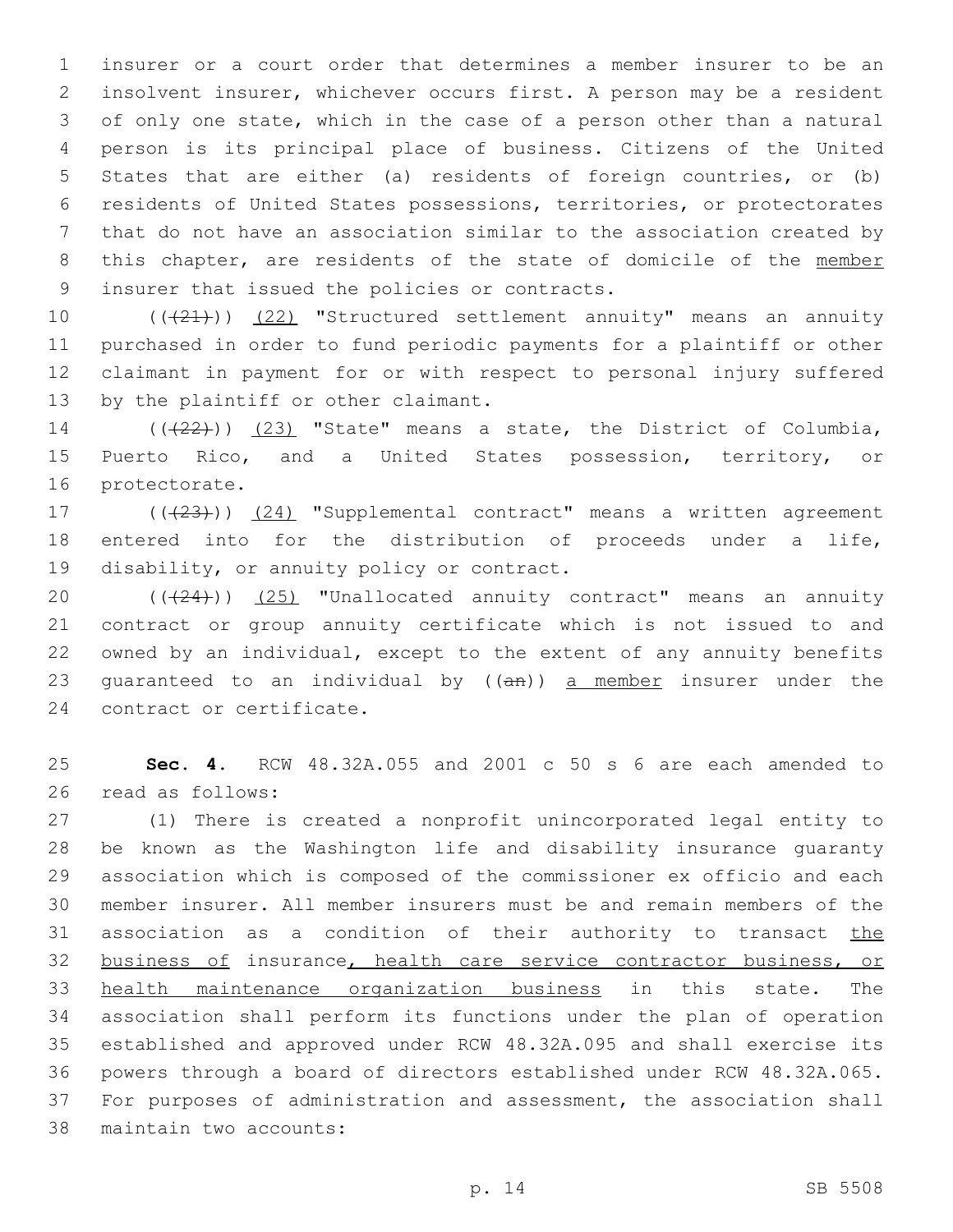(a) The life insurance and annuity account which includes the 2 following subaccounts:

3 (i) Life insurance account;

 (ii) Annuity account which includes annuity contracts owned by a governmental retirement plan, or its trustee, established under section 401, 403(b), or 457 of the United States Internal Revenue Code, but otherwise excludes unallocated annuities; and

 (iii) Unallocated annuity account, which excludes contracts owned by a governmental retirement benefit plan, or its trustee, established under section 401, 403(b), or 457 of the United States 11 Internal Revenue Code; and

 (b) The disability insurance account, which includes health benefit plans, disability benefit policies and contracts, and long-14 term care policies and contracts.

 (2) The association is under the immediate supervision of the commissioner and is subject to the applicable provisions of the insurance laws of this state. Meetings or records of the association may be opened to the public upon majority vote of the board of 19 directors of the association.

 **Sec. 5.** RCW 48.32A.065 and 2001 c 50 s 7 are each amended to 21 read as follows:

 (1) The board of directors of the association consists of the 23 commissioner ex officio and not less than  $((five))$  seven nor more 24 than ((nine)) 11 member insurers serving terms as established in the plan of operation. The insurer members of the board are selected by member insurers subject to the approval of the commissioner.

 Vacancies on the board are filled for the remaining period of the term by a majority vote of the remaining board members, subject to 29 the approval of the commissioner.

 (2) In approving selections or in appointing members to the board, the commissioner shall consider, among other things, whether 32 all member insurers are fairly represented.

 (3) Members of the board may be reimbursed from the assets of the association for expenses incurred by them as members of the board of directors but members of the board are not otherwise compensated by 36 the association for their services.

 **Sec. 6.** RCW 48.32A.075 and 2001 c 50 s 8 are each amended to 38 read as follows: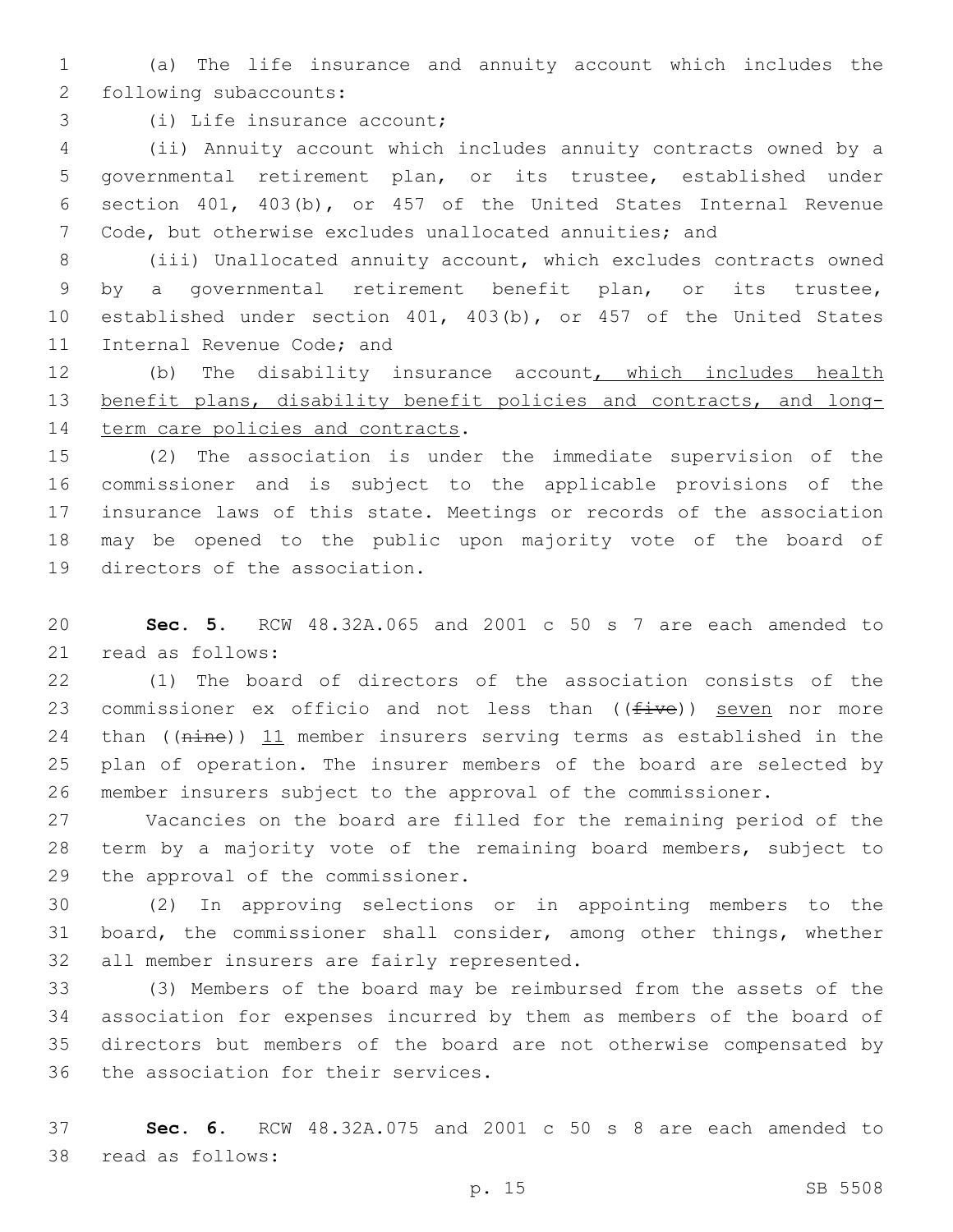(1) If a member insurer is an impaired insurer, the association may, in its discretion, and subject to any conditions imposed by the association that do not impair the contractual obligations of the impaired insurer and that are approved by the commissioner:

5 (a) ((Guaranty)) Guarantee, assume, reissue, or reinsure, or 6 cause to be guaranteed, reissued, assumed, or reinsured, any or all 7 of the policies or contracts of the impaired insurer; or

 (b) Provide such moneys, pledges, loans, notes, guarantees, or other means as are proper to effectuate (a) of this subsection and assure payment of the contractual obligations of the impaired insurer 11 pending action under (a) of this subsection.

12 (2) If a member insurer is an insolvent insurer, the association 13 shall, in its discretion, either:

14 (a)(i)(A) ((Guaranty)) Guarantee, assume, reissue, or reinsure, 15 or cause to be quaranteed, assumed, reissued, or reinsured, the 16 policies or contracts of the insolvent insurer; or

17 (B) Assure payment of the contractual obligations of the 18 insolvent insurer; and

19 (ii) Provide moneys, pledges, loans, notes, guarantees, or other 20 means reasonably necessary to discharge the association's duties; or

21 (b) Provide benefits and coverages in accordance with the 22 following provisions:

23 (i) With respect to ((<del>life and disability insurance</del>)) policies 24 and ((annuities)) contracts, assure payment of benefits ((for 25 premiums identical to the premiums and benefits, except for terms of 26 conversion and renewability,) that would have been payable under the 27 policies or contracts of the insolvent insurer( $(\tau)$ ) for claims 28 incurred:

 (A) With respect to group policies and contracts, not later than the earlier of the next renewal date under those policies or contracts or forty-five days, but in no event less than thirty days, after the date on which the association becomes obligated with 33 respect to the policies and contracts;

34 (B) With respect to nongroup policies, contracts, and annuities 35 not later than the earlier of the next renewal date, if any, under 36 the policies or contracts or one year, but in no event less than 37 thirty days, from the date on which the association becomes obligated 38 with respect to the policies or contracts;

39 (ii) Make diligent efforts to provide all known insureds, 40 enrollees, or annuitants, for nongroup policies and contracts, or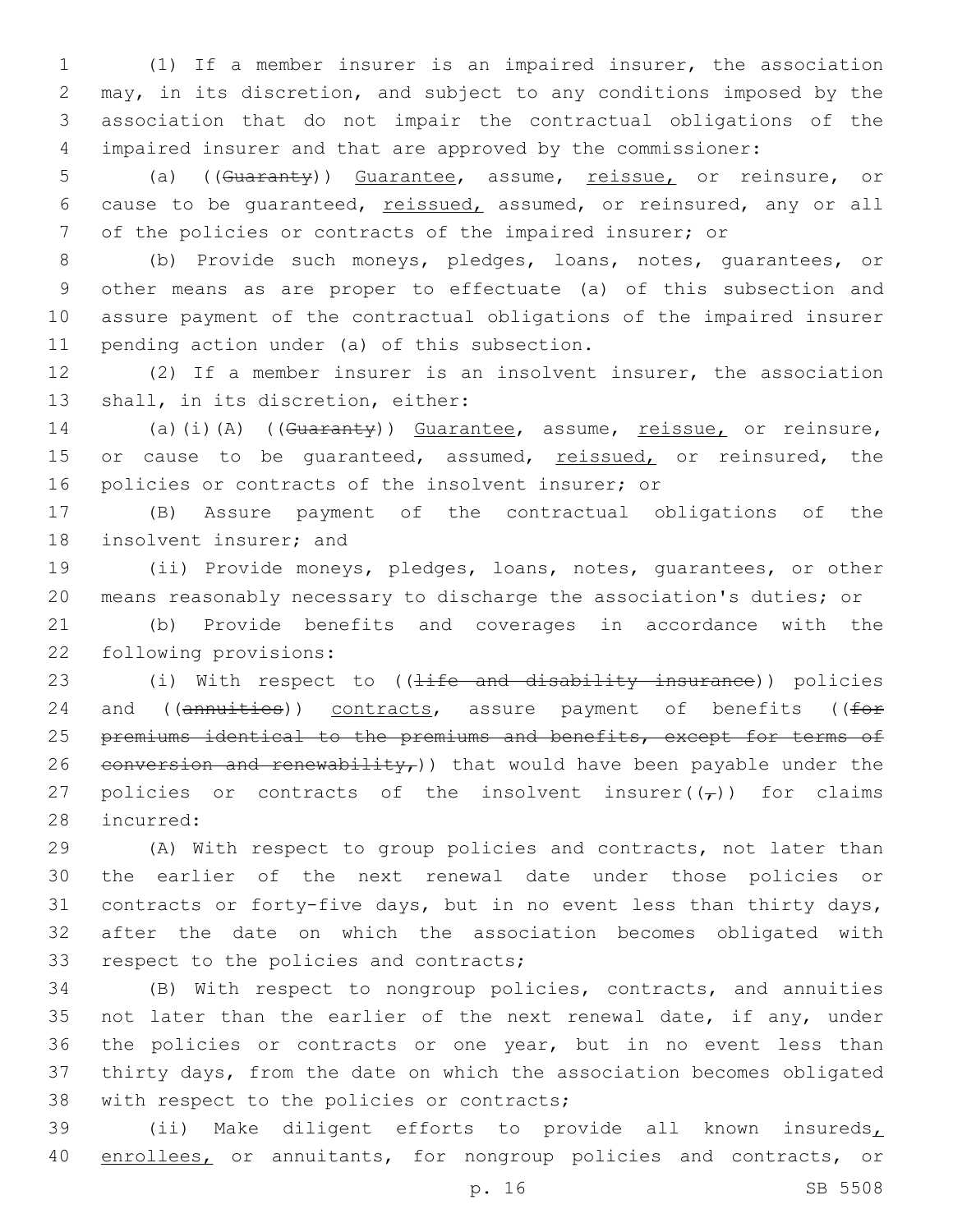group policy or contract owners with respect to group policies and contracts, thirty days notice of the termination of the benefits 3 provided;

4 (iii) With respect to nongroup ((<del>life and disability insurance</del>)) 5 policies ((and annuities)) or contracts covered by the association, make diligent efforts to make available to each known insured, enrollee, or annuitant, or owner if other than the insured, enrollee, 8 or annuitant, and with respect to an individual formerly insured, formerly an enrollee, or formerly an annuitant under a group policy who is not eligible for replacement group coverage, make diligent efforts to make available substitute coverage on an individual basis in accordance with the provisions of (b)(iv) of this subsection, if 13 the insureds, enrollees, or annuitants had a right under law or the terminated policy or annuity to convert coverage to individual coverage or to continue an individual policy or annuity in force until a specified age or for a specified time, during which the 17 member insurer, health care service contractor, or health maintenance organization had no right unilaterally to make changes in any 19 provision of the policy, contract, or annuity or had a right only to 20 make changes in premium by class;

 (iv)(A) The substitute coverage under (b)(iii) of this subsection, must be offered through a solvent, admitted member insurer. In the alternative, the association in its discretion, and subject to any conditions imposed by the association and approved by 25 the commissioner, may reissue the terminated coverage or issue an 26 alternative policy or contract at actuarially justified rates, 27 subject to the prior approval of the commissioner;

 (B) Substituted coverage must be offered without requiring evidence of insurability, and may not provide for any waiting period or exclusion that would not have applied under the terminated policy 31 or contract;

32 (C) The association may reinsure any alternative or reissued 33 policy or contract;

 (v) If the association elects to reissue terminated coverage at a premium rate different from that charged under the terminated policy or contract, the premium must be actuarially justified and set by the association in accordance with the amount of insurance or coverage provided and the age and class of risk, subject to approval of the 39 ((domiciliary insurance)) commissioner ((and the receivership eourt));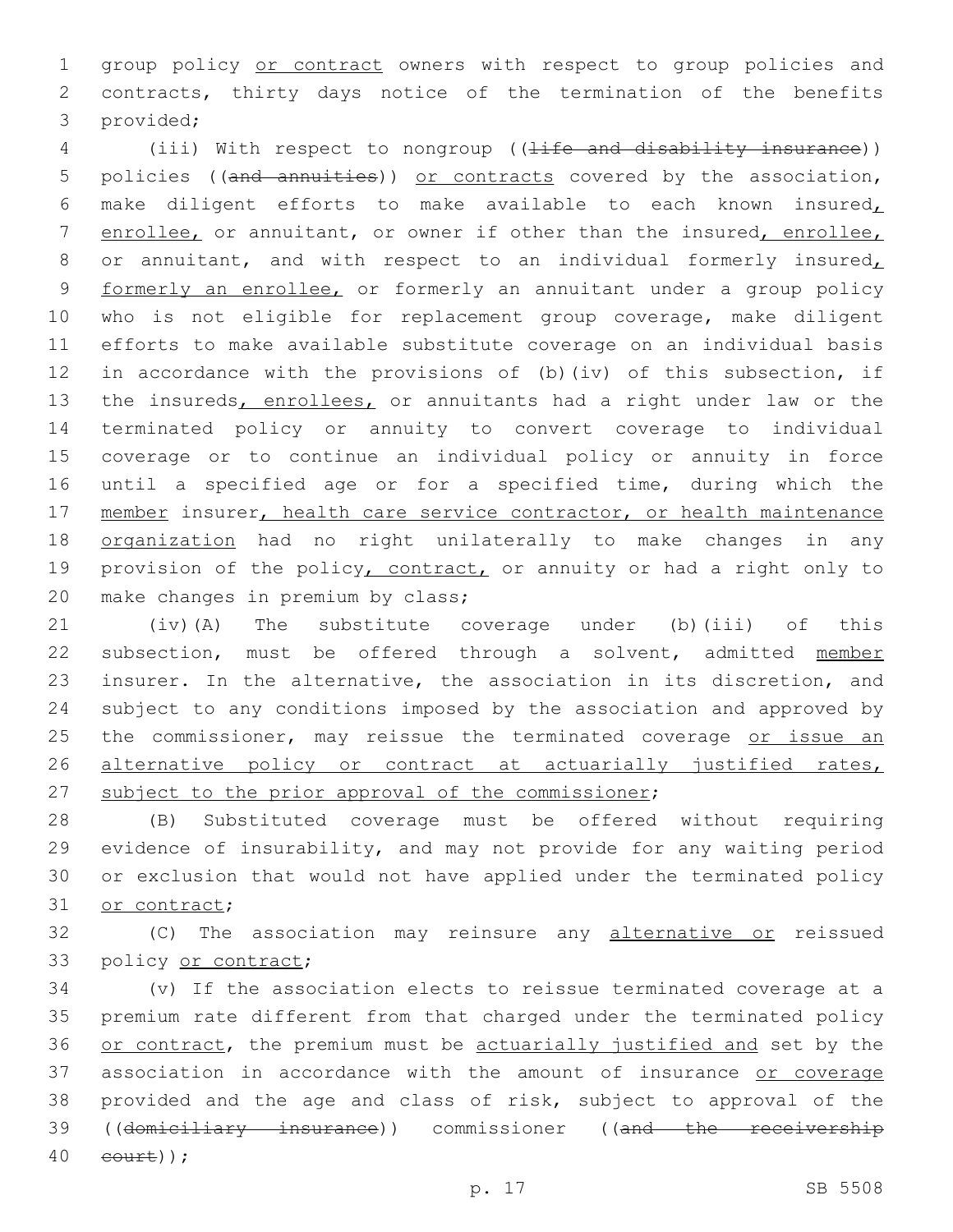1 (vi) If the association elects to issue alternative coverage:

 (A) Alternative policies or contracts adopted by the association must be subject to the approval of the commissioner. The association may adopt alternative policies or contracts of various types for future issuance without regard to any particular impairment or insolvency.

7 (B) Alternative policies or contracts must contain at least the 8 minimum statutory provisions required in this state and provide 9 benefits that cannot be unreasonable in relation to the premium 10 charged. The association must set the premium in accordance with a 11 table of rates that it must adopt. The premium must reflect the 12 amount of insurance benefits or coverage to be provided and the age 13 and class of risk of each insured, but must not reflect any changes 14 in the health of the insured after the original policy or contract 15 was last underwritten.

16 (C) Any alternative policy or contract issued by the association 17 shall provide coverage of a type similar to that of the policy or 18 contract issued by the impaired or insolvent insurer, as determined 19 by the association;

20 (vii) The association's obligations with respect to coverage 21 under any policy or contract of the impaired or insolvent insurer or 22 under any reissued policy or contract cease on the date the coverage 23 or policy or contract is replaced by another similar policy or 24 contract by the policy or contract owner, the insured, the enrollee, 25 or the association; or

 ( $(\overrightarrow{vii})$ ) (viii) When proceeding under this subsection (2)(b) with respect to a policy or contract carrying guaranteed minimum interest rates, the association shall assure the payment or crediting 29 of a rate of interest consistent with RCW 48.32A.025(2)(b)(iii).

30 (3) Nonpayment of premiums within thirty-one days after the date 31 required under the terms of any quaranteed, assumed, alternative, or 32 reissued policy or contract or substitute coverage terminates the 33 association's obligations under the policy, contract, or coverage 34 under this chapter with respect to the policy, contract, or coverage, 35 except with respect to any claims incurred or any net cash surrender 36 value which may be due in accordance with the provisions of this 37 chapter.

38 (4) Premiums due for coverage after entry of an order of 39 liquidation of an insolvent insurer belong to and are payable at the 40 direction of the association, and the association is liable for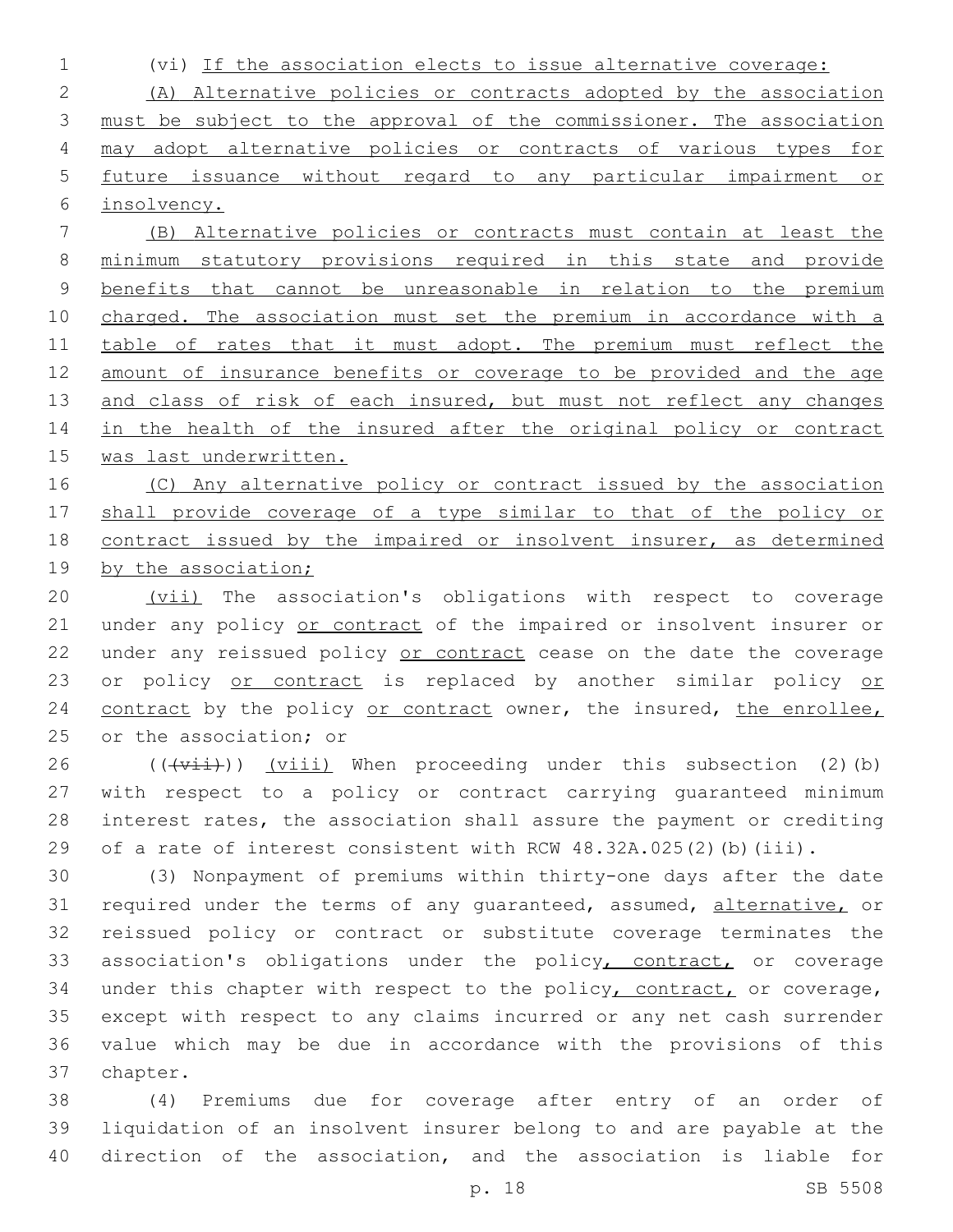unearned premiums due to policy or contract owners arising after the 2 entry of the order.

 (5) The protection provided by this chapter does not apply when any guaranty protection is provided to residents of this state by the laws of the domiciliary state or jurisdiction of the impaired or insolvent insurer other than this state.6

 (6) In carrying out its duties under subsection (2) of this 8 section, the association may:

 (a) Subject to approval by a court in this state, impose permanent policy or contract liens in connection with a guarantee, assumption, or reinsurance agreement, if the association finds that the amounts which can be assessed under this chapter are less than the amounts needed to assure full and prompt performance of the association's duties under this chapter, or that the economic or financial conditions as they affect member insurers are sufficiently adverse to render the imposition of such permanent policy or contract 17 liens, are in the public interest; and

 (b) Subject to approval by a court in this state, impose temporary moratoriums or liens on payments of cash values and policy loans, or any other right to withdraw funds held in conjunction with policies or contracts, in addition to any contractual provisions for deferral of cash or policy loan value. In addition, in the event of a temporary moratorium or moratorium charge imposed by the receivership court on payment of cash values or policy loans, or on any other right to withdraw funds held in conjunction with policies or contracts, out of the assets of the impaired or insolvent insurer, the association may defer the payment of cash values, policy loans, or other rights by the association for the period of the moratorium or moratorium charge imposed by the receivership court, except for claims covered by the association to be paid in accordance with a hardship procedure established by the liquidator or rehabilitator and 32 approved by the receivership court.

 (7) A deposit in this state, held pursuant to law or required by 34 the commissioner for the benefit of creditors, including policy or contract owners, not turned over to the domiciliary liquidator upon the entry of a final order of liquidation or order approving a 37 rehabilitation plan of  $((an))$  a member insurer domiciled in this state or in a reciprocal state, under RCW 48.31.171, shall be promptly paid to the association. The association is entitled to retain a portion of any amount so paid to it equal to the percentage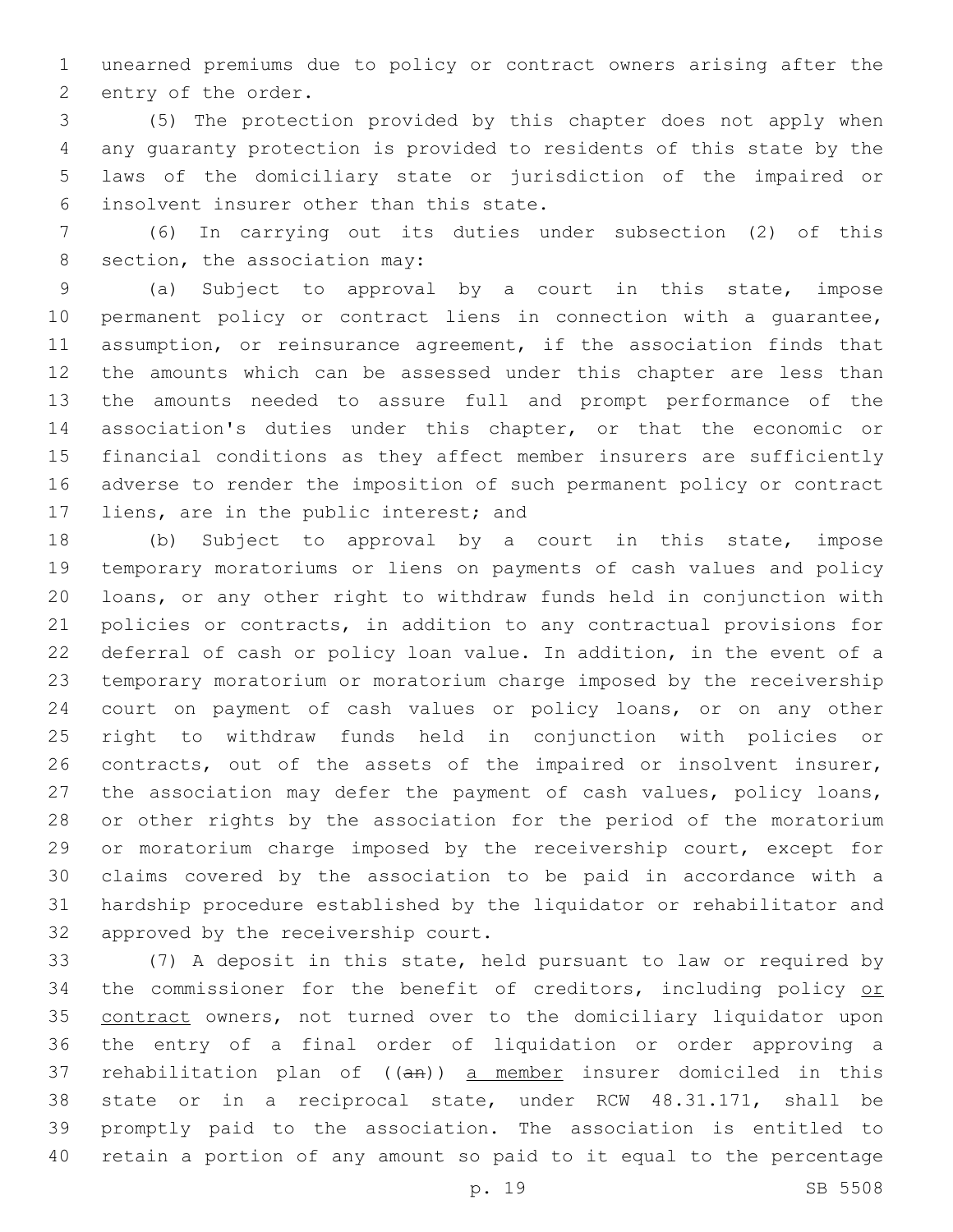1 determined by dividing the aggregate amount of policy or contract owners' claims related to that insolvency for which the association has provided statutory benefits by the aggregate amount of all policy 4 or contract owners' claims in this state related to that insolvency and shall remit to the domiciliary receiver the amount so paid to the association and not retained under this subsection. Any amount so paid to the association less the amount not retained by it shall be treated as a distribution of estate assets under RCW 48.31.185 or similar provision of the state of domicile of the impaired or 10 insolvent insurer.

 (8) If the association fails to act within a reasonable period of time with respect to an insolvent insurer, as provided in subsection (2) of this section, the commissioner has the powers and duties of the association under this chapter with respect to the insolvent 15 insurer.

 (9) The association may render assistance and advice to the commissioner, upon the commissioner's request, concerning rehabilitation, payment of claims, continuance of coverage, or the performance of other contractual obligations of an impaired or 20 insolvent insurer.

 (10) The association has standing to appear or intervene before a court or agency in this state with jurisdiction over an impaired or insolvent insurer concerning which the association is or may become obligated under this chapter or with jurisdiction over any person or property against which the association may have rights through subrogation or otherwise. Standing extends to all matters germane to the powers and duties of the association, including, but not limited 28 to, proposals for reissuing, reinsuring, modifying, or quaranteeing the policies or contracts of the impaired or insolvent insurer and 30 the determination of the policies or contracts and contractual obligations. The association also has the right to appear or intervene before a court or agency in another state with jurisdiction over an impaired or insolvent insurer for which the association is or may become obligated or with jurisdiction over any person or property against whom the association may have rights through subrogation or otherwise.36

 (11)(a) A person receiving benefits under this chapter is deemed to have assigned the rights under, and any causes of action against any person for losses arising under, resulting from, or otherwise relating to, the covered policy or contract to the association to the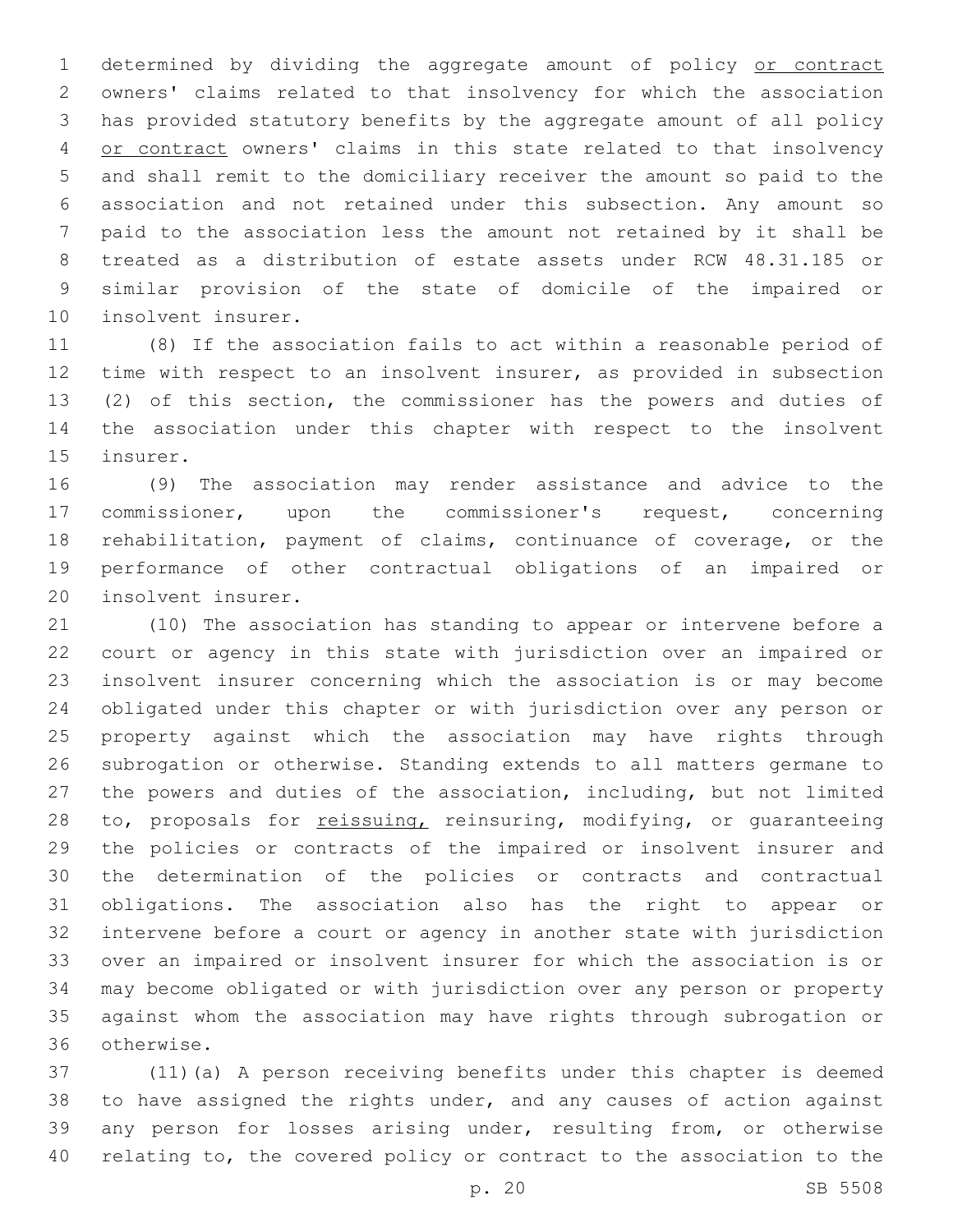extent of the benefits received because of this chapter, whether the benefits are payments of or on account of contractual obligations, continuation of coverage, or provision of substitute or alternative 4 policies, contracts, or coverages. The association may require an assignment to it of such rights and cause of action by any enrollee, payee, policy or contract owner, beneficiary, insured, or annuitant as a condition precedent to the receipt of any right or benefits 8 conferred by this chapter upon the person.

 (b) The subrogation rights of the association under this subsection have the same priority against the assets of the impaired or insolvent insurer as that possessed by the person entitled to 12 receive benefits under this chapter.

 (c) In addition to (a) and (b) of this subsection, the association has all common law rights of subrogation and any other equitable or legal remedy that would have been available to the 16 impaired or insolvent insurer or owner, enrollee, beneficiary, or payee of a policy or contract with respect to the policy or contracts, including without limitation, in the case of a structured settlement annuity, any rights of the owner, beneficiary, or payee of the annuity, to the extent of benefits received under this chapter, against a person originally or by succession responsible for the losses arising from the personal injury relating to the annuity or payment therefor, excepting any such person responsible solely by reason of serving as an assignee in respect of a qualified assignment under section 130 of the United States Internal Revenue Code.

 (d) If (a) through (c) of this subsection are invalid or ineffective with respect to any person or claim for any reason, the amount payable by the association with respect to the related covered obligations shall be reduced by the amount realized by any other person with respect to the person or claim that is attributable to 31 the policies or contracts, or portion thereof, covered by the 32 association.

 (e) If the association has provided benefits with respect to a covered obligation and a person recovers amounts as to which the association has rights as described in this subsection, the person shall pay to the association the portion of the recovery attributable 37 to the policies or contracts, or portion thereof, covered by the association.38

 (12) In addition to the rights and powers elsewhere in this 40 chapter, the association may: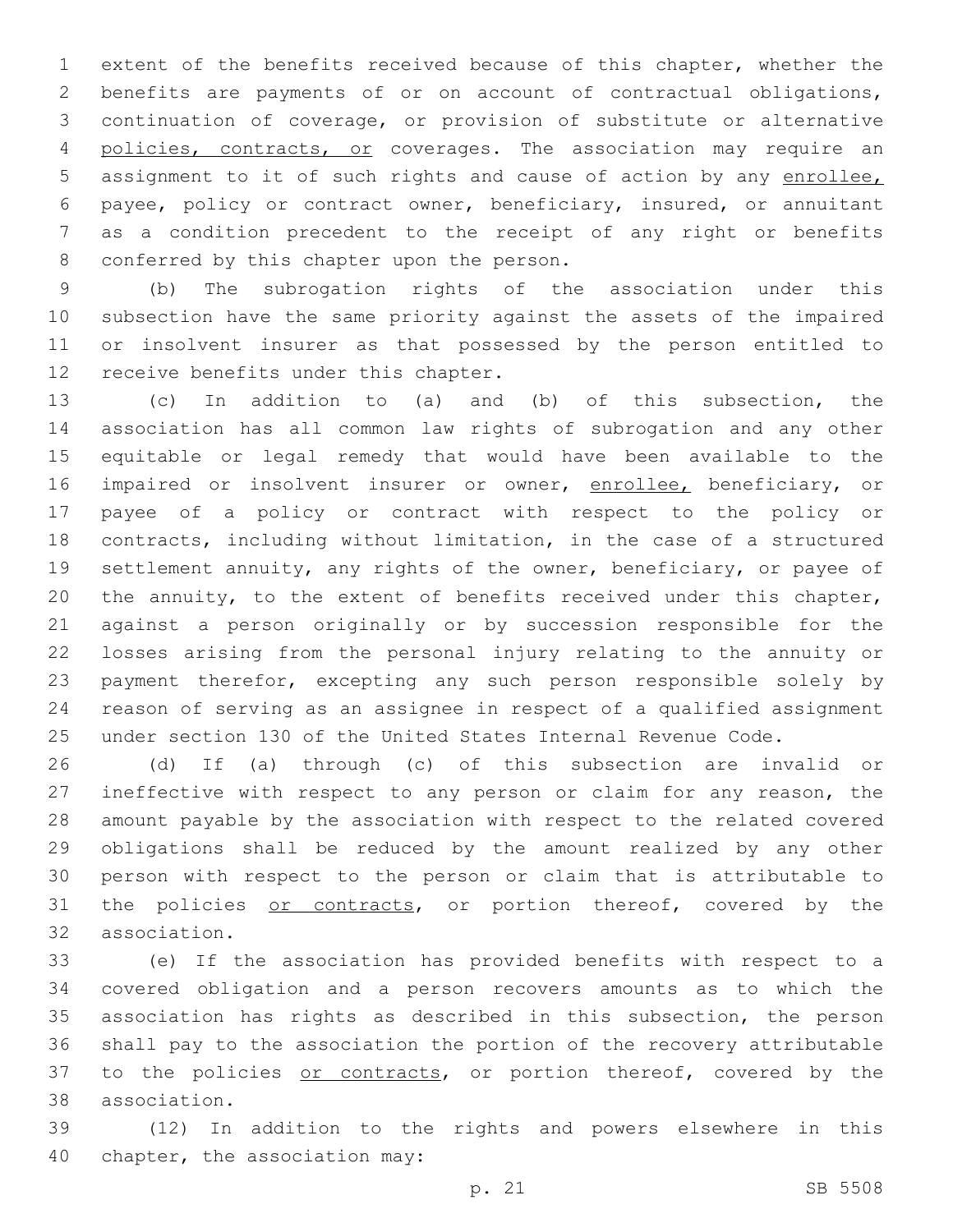(a) Enter into such contracts as are necessary or proper to carry 2 out the provisions and purposes of this chapter;

 (b) Sue or be sued, including taking any legal actions necessary or proper to recover any unpaid assessments under RCW 48.32A.085 and 5 to settle claims or potential claims against it;

 (c) Borrow money to effect the purposes of this chapter; any notes or other evidence of indebtedness of the association not in default are legal investments for domestic insurers and may be 9 carried as admitted assets;

 (d) Employ or retain such persons as are necessary or appropriate to handle the financial transactions of the association, and to perform such other functions as become necessary or proper under this 13 chapter;

 (e) Take such legal action as may be necessary or appropriate to 15 avoid or recover payment of improper claims;

 (f) Exercise, for the purposes of this chapter and to the extent 17 approved by the commissioner, the powers of a domestic life  $((\theta \cdot \hat{r}))$ 18 insurer, disability insurer, health care service contractor, or health maintenance organization, but in no case may the association issue insurance policies or annuity contracts other than those issued 21 to perform its obligations under this chapter;

 (g) Organize itself as a corporation or in other legal form 23 permitted by the laws of the state;

 (h) Request information from a person seeking coverage from the association in order to aid the association in determining its 26 obligations under this chapter with respect to the person, and the 27 person shall promptly comply with the request; ((and))

 (i) In accordance with the terms and conditions of the policy or 29 contract, file for actuarially justified rate or premium increases for any policy or contract for which it provides coverage under this chapter; and

32 (j) Take other necessary or appropriate action to discharge its duties and obligations under this chapter or to exercise its powers 34 under this chapter.

 (13) The association may join an organization of one or more other state associations of similar purposes, to further the purposes and administer the powers and duties of the association.

 (14)(a) At any time within one year after the coverage date, which is the date on which the association becomes responsible for 40 the obligations of a member insurer, the association may elect to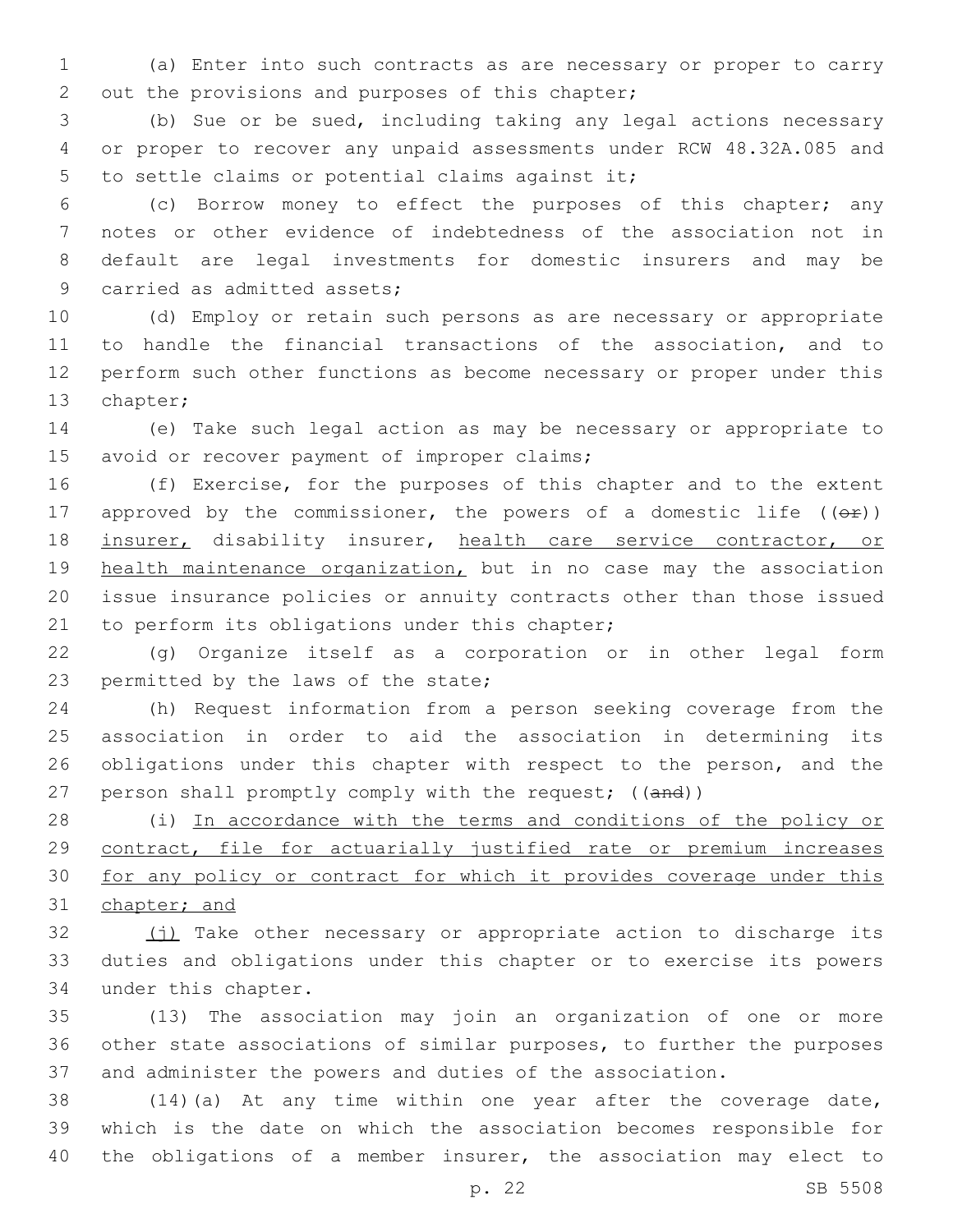succeed to the rights and obligations of the member insurer, that 2 accrue on or after the coverage date and that relate to policies, 3 contracts, or annuities, covered( $(\tau)$ ) in whole or in part( $(\tau)$ ) by the association, under any one or more indemnity reinsurance agreements entered into by the member insurer as a ceding insurer and selected by the association. However, the association may not exercise an election with respect to a reinsurance agreement if the receiver, rehabilitator, or liquidator of the member insurer has previously and expressly disaffirmed the reinsurance agreement. The election is effective when notice is provided to the receiver, rehabilitator, or liquidator and to the affected reinsurers. If the association makes an election, the following provisions apply with respect to the 13 agreements selected by the association:

 (i) The association is responsible for all unpaid premiums due under the agreements, for periods both before and after the coverage date, and is responsible for the performance of all other obligations to be performed after the coverage date, in each case which relate to 18 policies, contracts, or annuities, covered( $(\tau)$ ) in whole or in 19 part( $(\tau)$ ) by the association. The association may charge policies, 20 contracts, or annuities, covered in part by the association, through reasonable allocation methods, the costs for reinsurance in excess of 22 the obligations of the association;

 (ii) The association is entitled to any amounts payable by the reinsurer under the agreements with respect to losses or events that 25 occur in periods after the coverage date and that relate to policies, 26 contracts, or annuities, covered by the association  $(\tau)$ ) in whole or in part. However, upon receipt of any such amounts, the association 28 is obliged to pay to the beneficiary under the policy  $((\theta \cdot \hat{r}))$ 29 contract, or annuity on account of which the amounts were paid a portion of the amount equal to the excess of: The amount received by the association, over the benefits paid by the association on account 32 of the policy  $((e^E))^L$  contract, or annuity, less the retention of the impaired or insolvent member insurer applicable to the loss or event;

 (iii) Within thirty days following the association's election, the association and each indemnity reinsurer shall calculate the net balance due to or from the association under each reinsurance agreement as of the date of the association's election, giving full credit to all items paid by either the member insurer, or its receiver, rehabilitator, or liquidator, or the indemnity reinsurer during the period between the coverage date and the date of the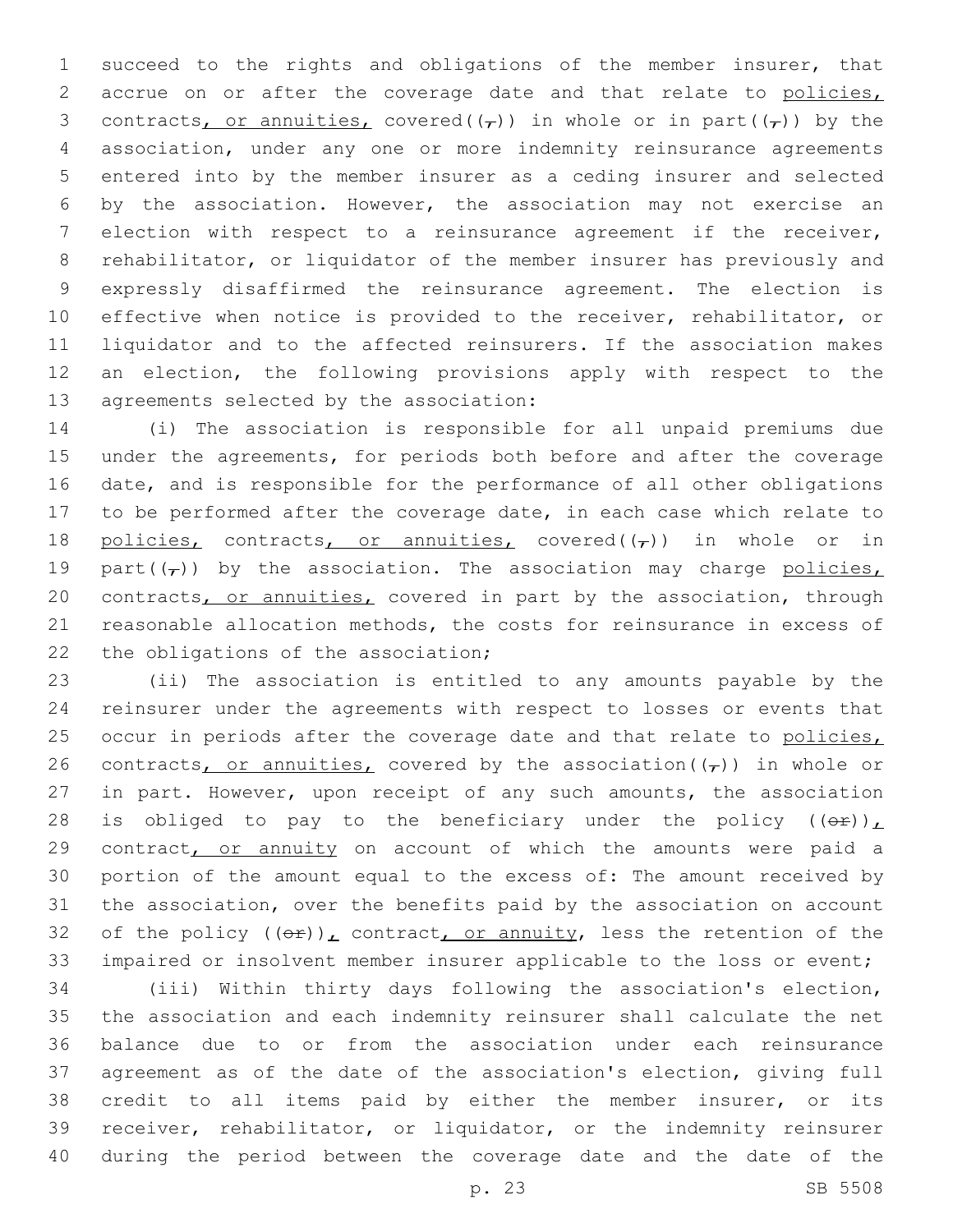association's election. Either the association or indemnity reinsurer shall pay the net balance due the other within five days of the completion of this calculation. If the receiver, rehabilitator, or liquidator has received any amounts due the association pursuant to (a)(ii) of this subsection, the receiver, rehabilitator, or liquidator shall remit the same to the association as promptly as 7 practicable; and

 (iv) If the association, within sixty days of the election, pays the premiums due for periods both before and after the coverage date 10 that relate to policies, contracts, or annuities, covered by the 11 association( $(\tau)$ ) in whole or in part, the reinsurer is not entitled 12 to terminate the reinsurance agreements, insofar as the agreements 13 relate to policies, contracts, or annuities, covered by the 14 association( $(\tau)$ ) in whole or in part, and is not entitled to set off any unpaid premium due for periods prior to the coverage date against 16 amounts due the association;

 (b) In the event the association transfers its obligations to 18 another member insurer, and if the association and the other member 19 insurers agree, the other member insurer succeeds to the rights and obligations of the association under (a) of this subsection effective as of the date agreed upon by the association and the other member insurers and regardless of whether the association has made the election referred to in (a) of this subsection. However:

 (i) The indemnity reinsurance agreements automatically terminate for new reinsurance unless the indemnity reinsurer and the other 26 member insurers agree to the contrary;

 (ii) The obligations described in (a)(ii) of this subsection no longer apply on and after the date the indemnity reinsurance agreement is transferred to the third party member insurer; and

 (iii) This subsection (14)(b) does not apply if the association has previously expressly determined in writing that it will not exercise the election referred to in (a) of this subsection;

 (c) The provisions of this subsection supersede the provisions of any law of this state or of any affected reinsurance agreement that provides for or requires any payment of reinsurance proceeds, on account of losses or events that occur in periods after the coverage date, to the receiver, liquidator, or rehabilitator of the insolvent ((member)) insurer. The receiver, rehabilitator, or liquidator remains entitled to any amounts payable by the reinsurer under the reinsurance agreement with respect to losses or events that occur in

p. 24 SB 5508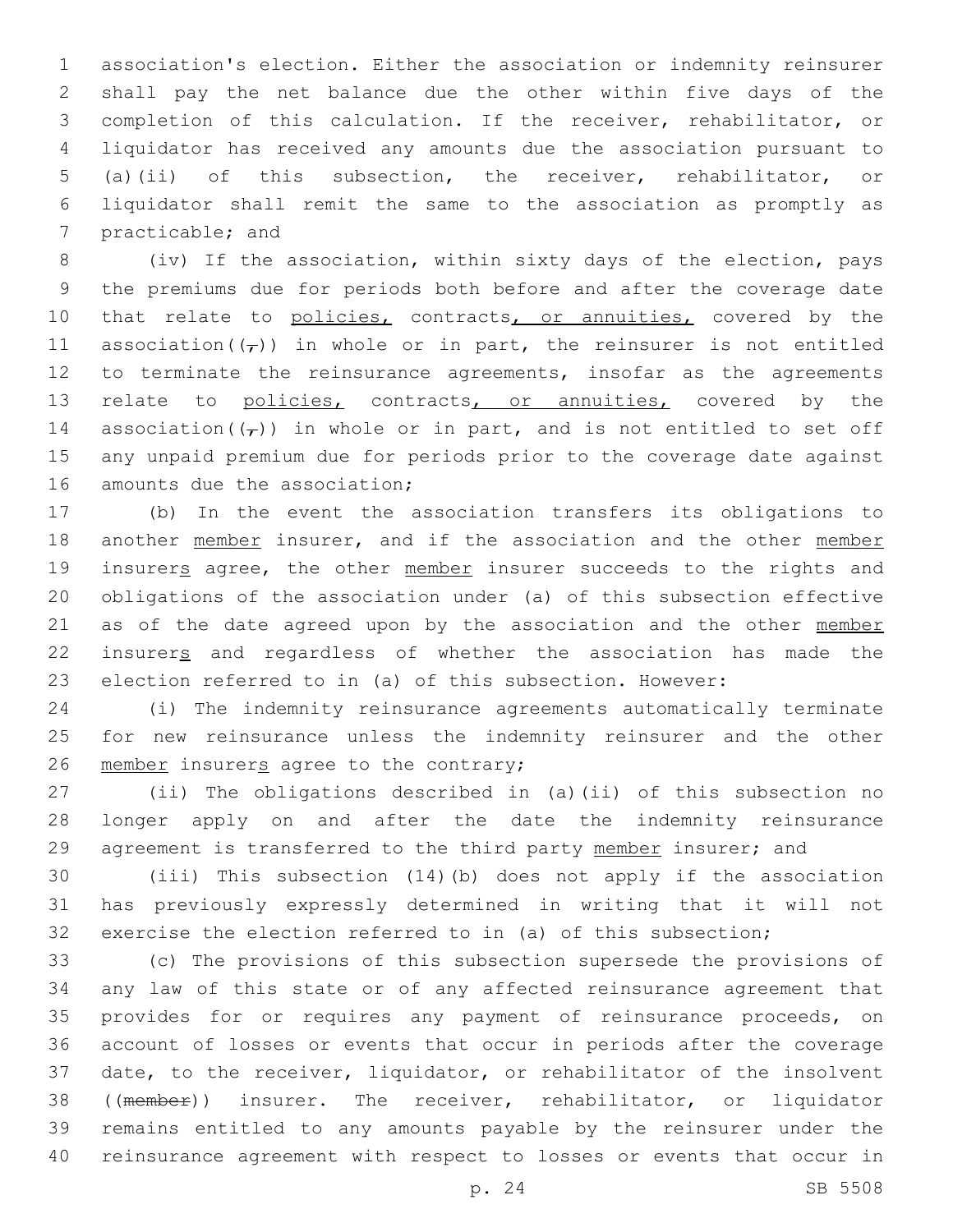periods prior to the coverage date, subject to applicable setoff 2 provisions; and

 (d) Except as set forth under this subsection, this subsection does not alter or modify the terms and conditions of the indemnity reinsurance agreements of the insolvent ((member)) insurer. This subsection does not abrogate or limit any rights of any reinsurer to claim that it is entitled to rescind a reinsurance agreement. This 8 subsection does not give a policy or contract owner, an enrollee, or a beneficiary an independent cause of action against an indemnity reinsurer that is not otherwise set forth in the indemnity 11 reinsurance agreement.

 (15) The board of directors of the association has discretion and may exercise reasonable business judgment to determine the means by which the association provides the benefits of this chapter in an 15 economical and efficient manner.

 (16) When the association has arranged or offered to provide the benefits of this chapter to a covered person under a plan or arrangement that fulfills the association's obligations under this chapter, the person is not entitled to benefits from the association in addition to or other than those provided under the plan or 21 arrangement.

 (17) Venue in a suit against the association arising under this chapter is in the county in which liquidation or rehabilitation 24 proceedings have been filed in the case of a domestic member insurer. In other cases, venue is in King county or Thurston county. The association is not required to give an appeal bond in an appeal that relates to a cause of action arising under this chapter.

 (18) In carrying out its duties in connection with guaranteeing, 29 assuming, reissuing, or reinsuring policies or contracts under 30 subsection (1) or (2) of this section, the association may  $\left(\frac{1}{\epsilon}, \frac{1}{\epsilon}\right)$ 31 to approval of the receivership court,)) issue substitute coverage 32 for a policy or contract that provides an interest rate, crediting rate, or similar factor determined by use of an index or other external reference stated in the policy or contract employed in calculating returns or changes in value by issuing an alternative policy or contract in accordance with the following provisions:

 (a) In lieu of the index or other external reference provided for in the original policy or contract, the alternative policy or contract provides for: (i) A fixed interest rate; (ii) payment of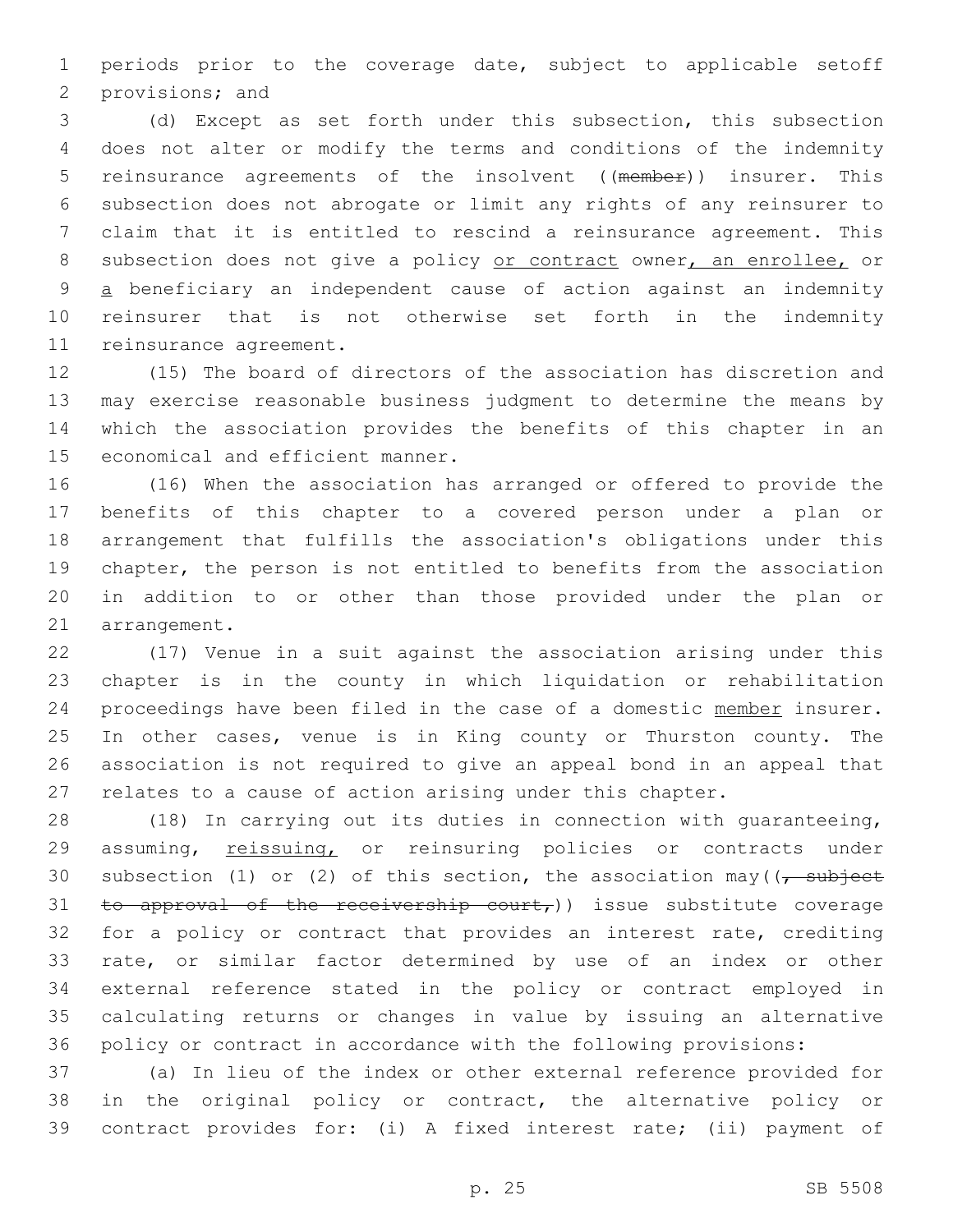dividends with minimum guarantees; or (iii) a different method for 2 calculating interest or changes in value;

 (b) There is no requirement for evidence of insurability, waiting period, or other exclusion that would not have applied under the 5 replaced policy or contract; and

 (c) The alternative policy or contract is substantially similar to the replaced policy or contract in all other material terms.

 **Sec. 7.** RCW 48.32A.085 and 2001 c 50 s 9 are each amended to 9 read as follows:

 (1) For the purpose of providing the funds necessary to carry out the powers and duties of the association, the board of directors shall assess the member insurers, separately for each account, at such time and for such amounts as the board finds necessary. Assessments are due not less than thirty days after prior written notice to the member insurers and accrue interest at twelve percent 16 per annum on and after the due date.

(2) There are two classes of assessments, as follows:

 (a) Class A assessments are authorized and called for the purpose of meeting administrative and legal costs and other expenses. Class A assessments may be authorized and called whether or not related to a 21 particular impaired or insolvent insurer; and

 (b) Class B assessments are authorized and called to the extent necessary to carry out the powers and duties of the association under RCW 48.32A.075 with regard to an impaired or an insolvent insurer.

 (3)(a) The amount of a class A assessment is determined by the board and may be authorized and called on a pro rata or nonpro rata basis. If pro rata, the board may provide that it be credited against 28 future class B assessments. ((The total of all nonpro rata 29 assessments may not exceed one hundred fifty dollars per member 30 insurer in any one calendar year.))

31 (b) The amount of a class B assessment ((may)), except for assessments related to long-term care insurance, must be allocated for assessment purposes ((among)) between the accounts and among the 34 subaccounts of the life insurance and annuity accounts, pursuant to an allocation formula which may be based on the premiums or reserves of the impaired or insolvent insurer or any other standard determined by the board to be fair and reasonable under the circumstances.

 ( $(\frac{1}{2})$ ) (c) The amount of the class B assessment for long-term care insurance written by an impaired or insolvent insurer must be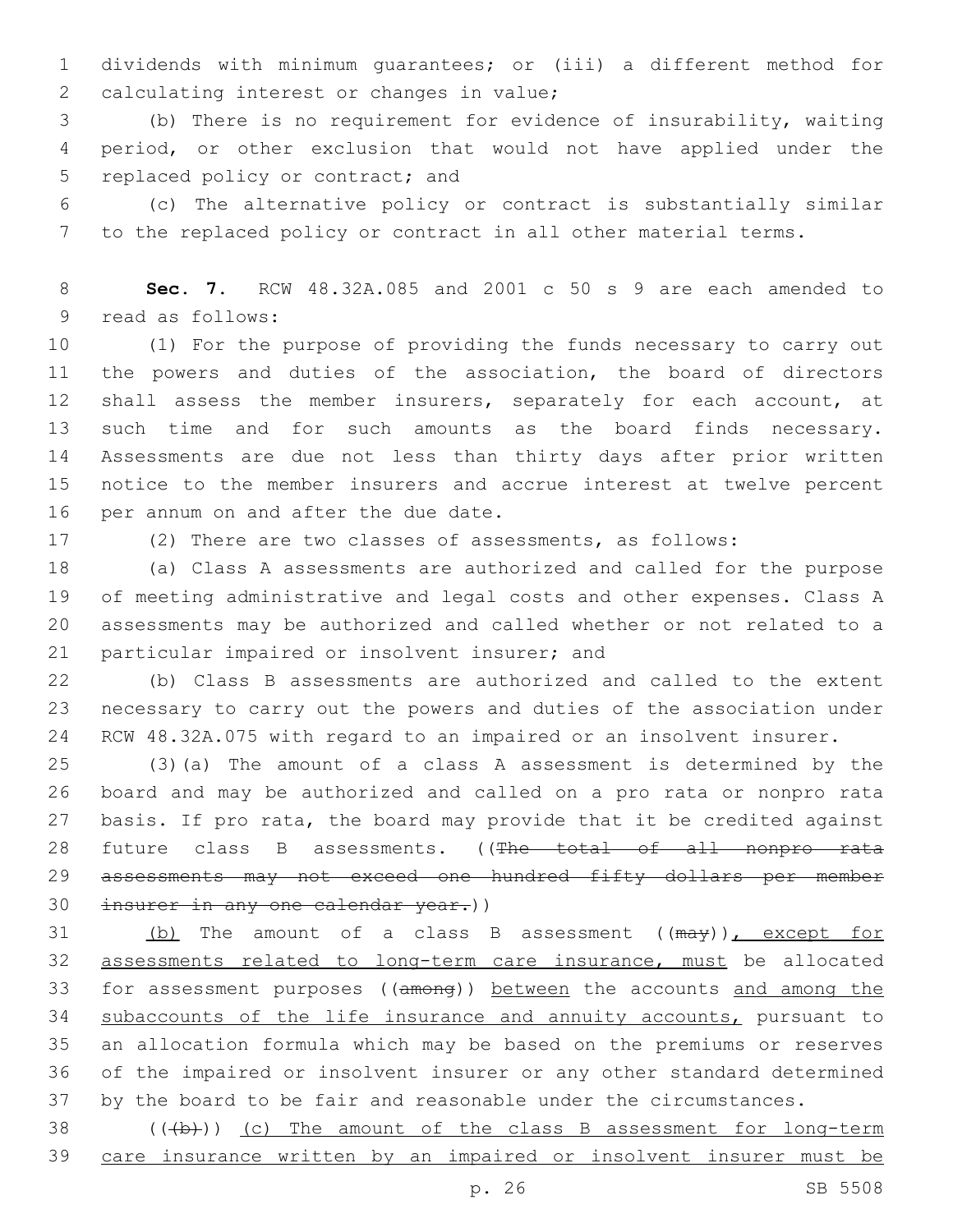allocated according to a methodology included in the plan of 2 operation and approved by the commissioner. The methodology must provide for 50 percent of the assessment to be allocated to disability and health member insurers and 50 percent to be allocated 5 to life and annuity member insurers.

 (d) Class B assessments against member insurers for each account and subaccount must be in the proportion that the premiums received on business in this state by each assessed member insurer on policies or contracts covered by each account for the three most recent calendar years for which information is available preceding the year in which the insurer became insolvent or, in the case of an 12 assessment with respect to an impaired insurer, the three most recent calendar years for which information is available preceding the year in which the insurer became impaired, bears to premiums received on business in this state for those calendar years by all assessed 16 member insurers.

 $(17$  ( $(\overline{\left\langle e\right\rangle})$ ) (e) Assessments for funds to meet the requirements of the association with respect to an impaired or insolvent insurer may not be authorized or called until necessary to implement the purposes of this chapter. Classification of assessments under subsection (2) of this section and computation of assessments under this subsection must be made with a reasonable degree of accuracy, recognizing that exact determinations are not always possible. The association shall notify each member insurer of its anticipated pro rata share of an authorized assessment not yet called within one hundred eighty days 26 after the assessment is authorized.

 (4) The association may abate or defer, in whole or in part, the assessment of a member insurer if, in the opinion of the board, payment of the assessment would endanger the ability of the member insurer to fulfill its contractual obligations. In the event an assessment against a member insurer is abated, or deferred in whole or in part, the amount by which the assessment is abated or deferred may be assessed against the other member insurers in a manner consistent with the basis for assessments set forth in this section. Once the conditions that caused a deferral have been removed or rectified, the member insurer shall pay all assessments that were deferred pursuant to a repayment plan approved by the association.

 (5)(a)(i) Subject to the provisions of (a)(ii) of this subsection, the total of all assessments authorized by the association with respect to a member insurer for each subaccount of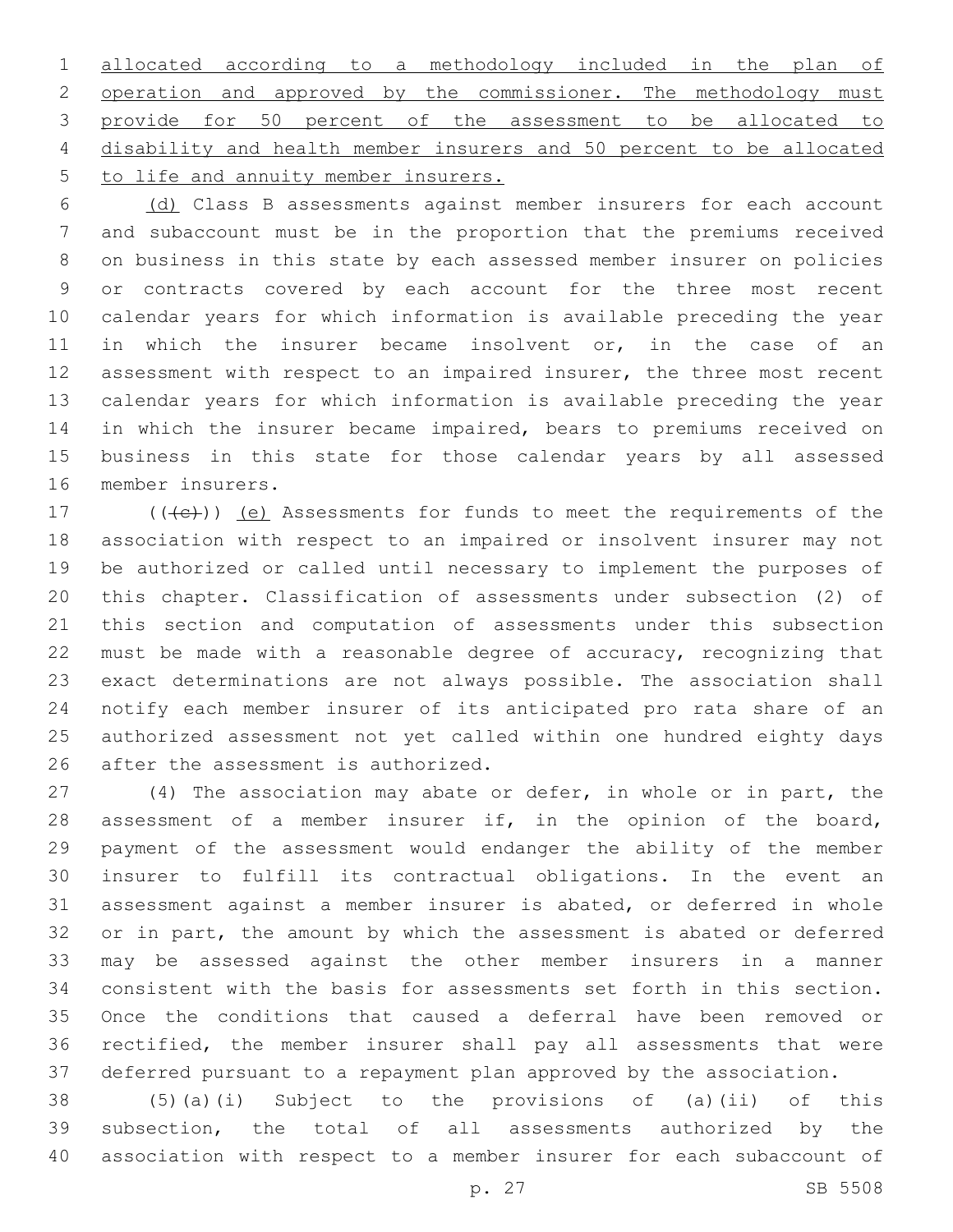1 the life insurance and annuity account and for the ((health)) disability insurance account may not in one calendar year exceed two percent of that member insurer's average annual premiums received in this state on the policies and contracts covered by the subaccount or account during the three calendar years preceding the year in which the insurer became an impaired or insolvent insurer.

 (ii) If two or more assessments are authorized in one calendar year with respect to insurers that become impaired or insolvent in different calendar years, the average annual premiums for purposes of the aggregate assessment percentage limitation in (a)(i) of this subsection must be equal and limited to the higher of the three-year average annual premiums for the applicable subaccount or account as 13 calculated under this section.

 (iii) If the maximum assessment, together with the other assets 15 of the association in an account, does not provide in one year in either account an amount sufficient to carry out the responsibilities of the association, the necessary additional funds must be assessed 18 as soon thereafter as permitted by this chapter.

 (b) The board may provide in the plan of operation a method of allocating funds among claims, whether relating to one or more impaired or insolvent insurers, when the maximum assessment is 22 insufficient to cover anticipated claims.

 (c) If the maximum assessment for a subaccount of the life and annuity account in one year does not provide an amount sufficient to 25 carry out the responsibilities of the association, then under 26 subsection (3)( $(\frac{1}{2})$ ) (d) of this section, the board shall access the other subaccounts of the life and annuity account for the necessary additional amount, subject to the maximum stated in (a) of this 29 subsection.

 (6) The board may, by an equitable method as established in the plan of operation, refund to member insurers, in proportion to the 32 contribution of each member insurer to that account, the amount by which the assets of the account exceed the amount the board finds is necessary to carry out during the coming year the obligations of the association with regard to that account, including assets accruing from assignment, subrogation, net realized gains, and income from investments. A reasonable amount may be retained in any account to provide funds for the continuing expenses of the association and for 39 future losses claims.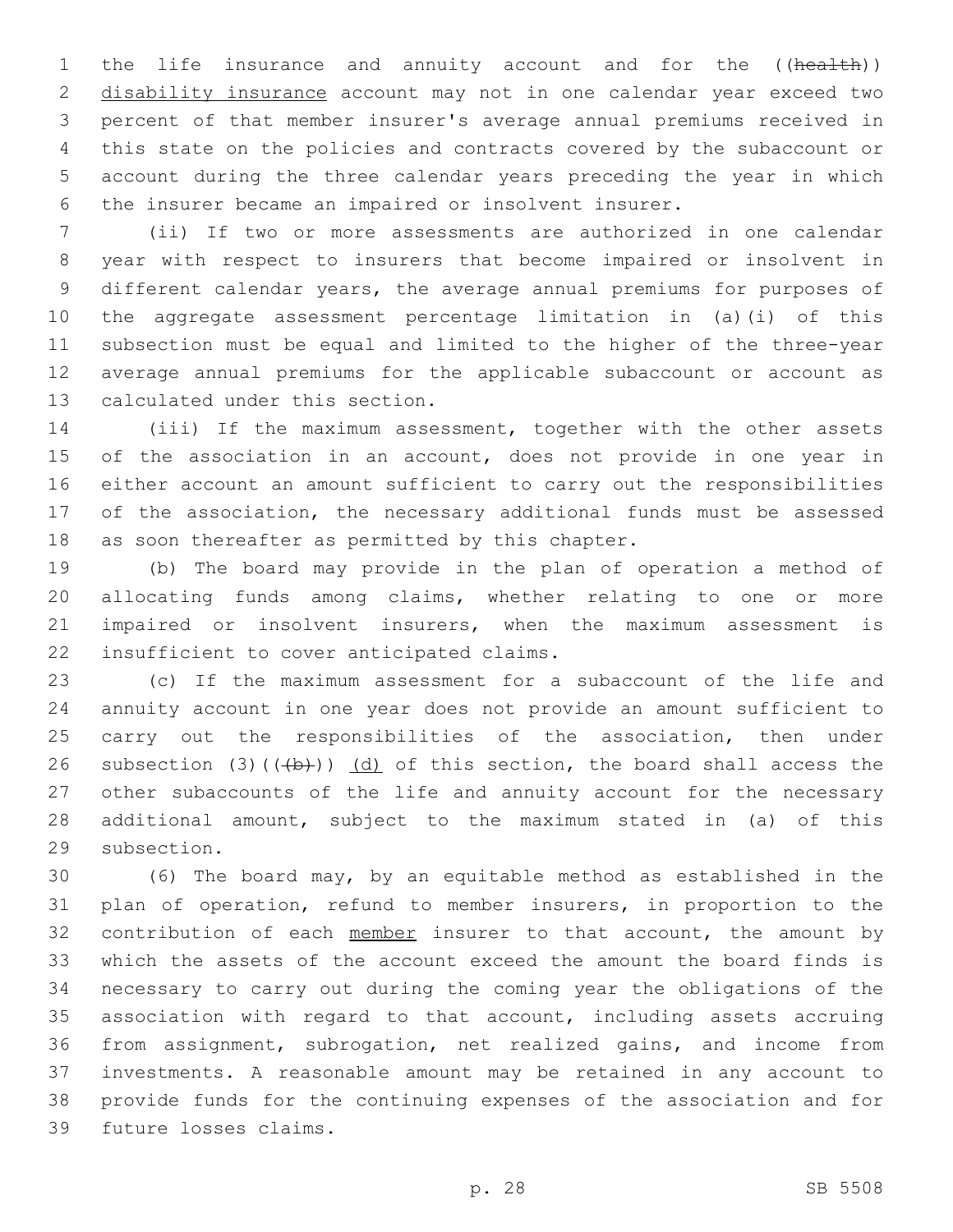(7) Any member insurer may when determining its premium rates and policy owner dividends, as to any kind of insurance, health care service contractor business, or health maintenance organization business within the scope of this chapter, consider the amount reasonably necessary to meet its assessment obligations under this 6 chapter.

 (8) The association shall issue to each member insurer paying an assessment under this chapter, other than a class A assessment, a certificate of contribution, in a form prescribed by the commissioner, for the amount of the assessment paid. All outstanding certificates must be of equal dignity and priority without reference to amounts or dates of issue. A certificate of contribution may be 13 shown by the member insurer in its financial statement as an asset in such form and for such amount, if any, and period of time as the 15 commissioner may approve.

 (9)(a) A member insurer that wishes to protest all or part of an assessment shall pay when due the full amount of the assessment as set forth in the notice provided by the association. The payment is available to meet association obligations during the pendency of the protest or any subsequent appeal. Payment must be accompanied by a statement in writing that the payment is made under protest and setting forth a brief statement of the grounds for the protest.

 (b) Within sixty days following the payment of an assessment under protest by a member insurer, the association shall notify the member insurer in writing of its determination with respect to the protest unless the association notifies the member insurer that additional time is required to resolve the issues raised by the 28 protest.

 (c) Within thirty days after a final decision has been made, the association shall notify the protesting member insurer in writing of that final decision. Within sixty days of receipt of notice of the final decision, the protesting member insurer may appeal that final 33 action to the commissioner.

 (d) In the alternative to rendering a final decision with respect to a protest based on a question regarding the assessment base, the association may refer protests to the commissioner for a final decision, with or without a recommendation from the association.

 (e) If the protest or appeal on the assessment is upheld, the amount paid in error or excess must be returned to the member

p. 29 SB 5508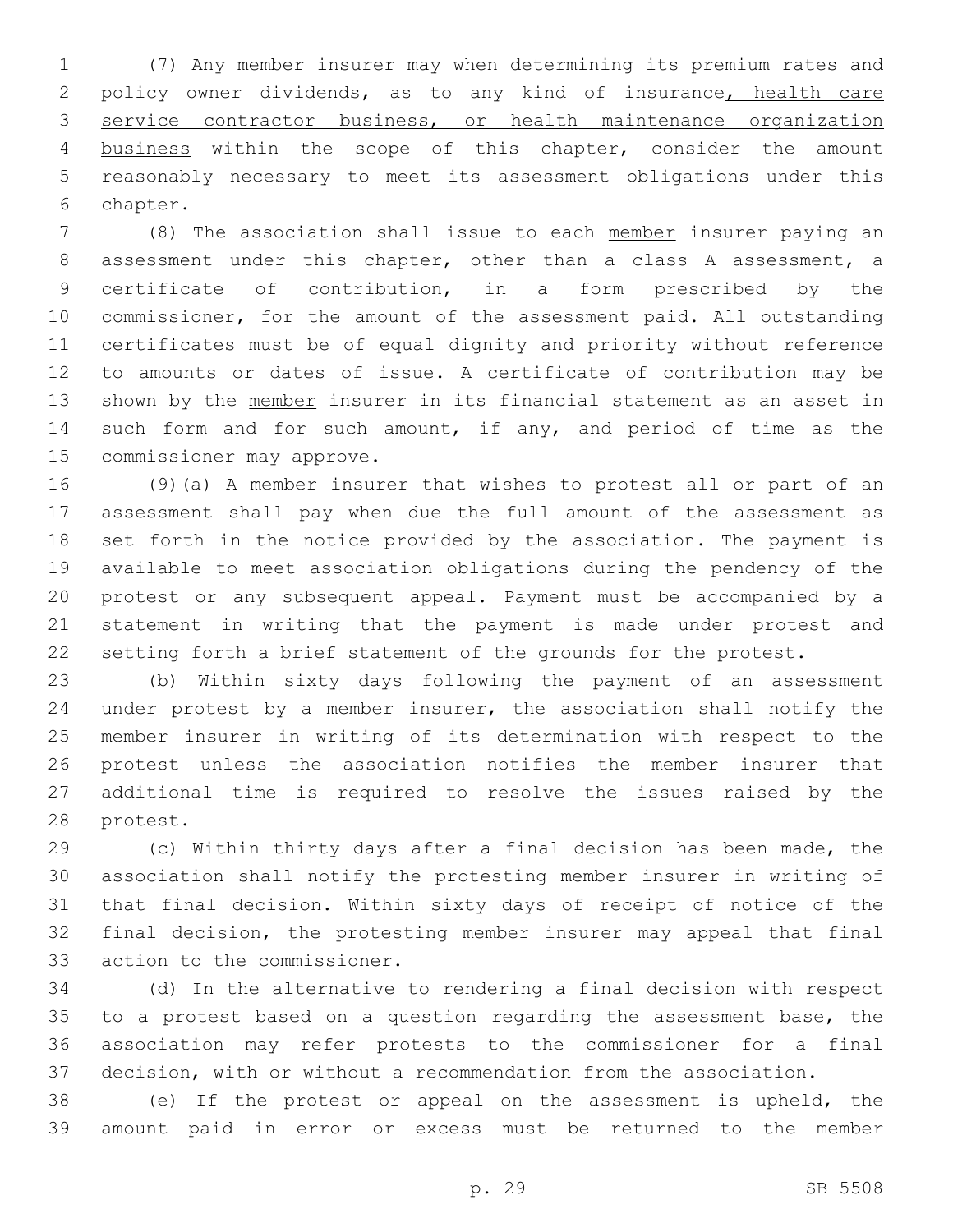((company)) insurer. Interest on a refund due a protesting member must be paid at the rate actually earned by the association.

 (10) The association may request information of member insurers in order to aid in the exercise of its power under this section and member insurers shall promptly comply with a request.

 **Sec. 8.** RCW 48.32A.095 and 2001 c 50 s 10 are each amended to 7 read as follows:

 (1)(a) The association shall submit to the commissioner a plan of operation and any amendments necessary or suitable to assure the fair, reasonable, and equitable administration of the association. The plan of operation and any amendments are effective upon the commissioner's written approval or unless it has not been disapproved 13 within thirty days.

 (b) If the association fails to submit a suitable plan of operation within one hundred twenty days following July 22, 2001, or if at any time thereafter the association fails to submit suitable amendments to the plan, the commissioner shall, after notice and hearing, adopt reasonable rules as necessary or advisable to effectuate the provisions of this chapter. The rules continue in force until modified by the commissioner or superseded by a plan submitted by the association and approved by the commissioner.

(2) All member insurers shall comply with the plan of operation.

 (3) The plan of operation must, in addition to requirements 24 enumerated elsewhere in this chapter:

 (a) Establish procedures for handling the assets of the 26 association;

 (b) Establish the amount and method of reimbursing members of the 28 board of directors under RCW 48.32A.065;

 (c) Establish regular places and times for meetings including telephone conference calls of the board of directors;

 (d) Establish procedures for records to be kept of all financial transactions of the association, its agents, and the board of 33 directors;

 (e) Establish the procedures whereby selections for the board of directors are made and submitted to the commissioner;

 (f) Establish any additional procedures for assessments under RCW 48.32A.085; ((and))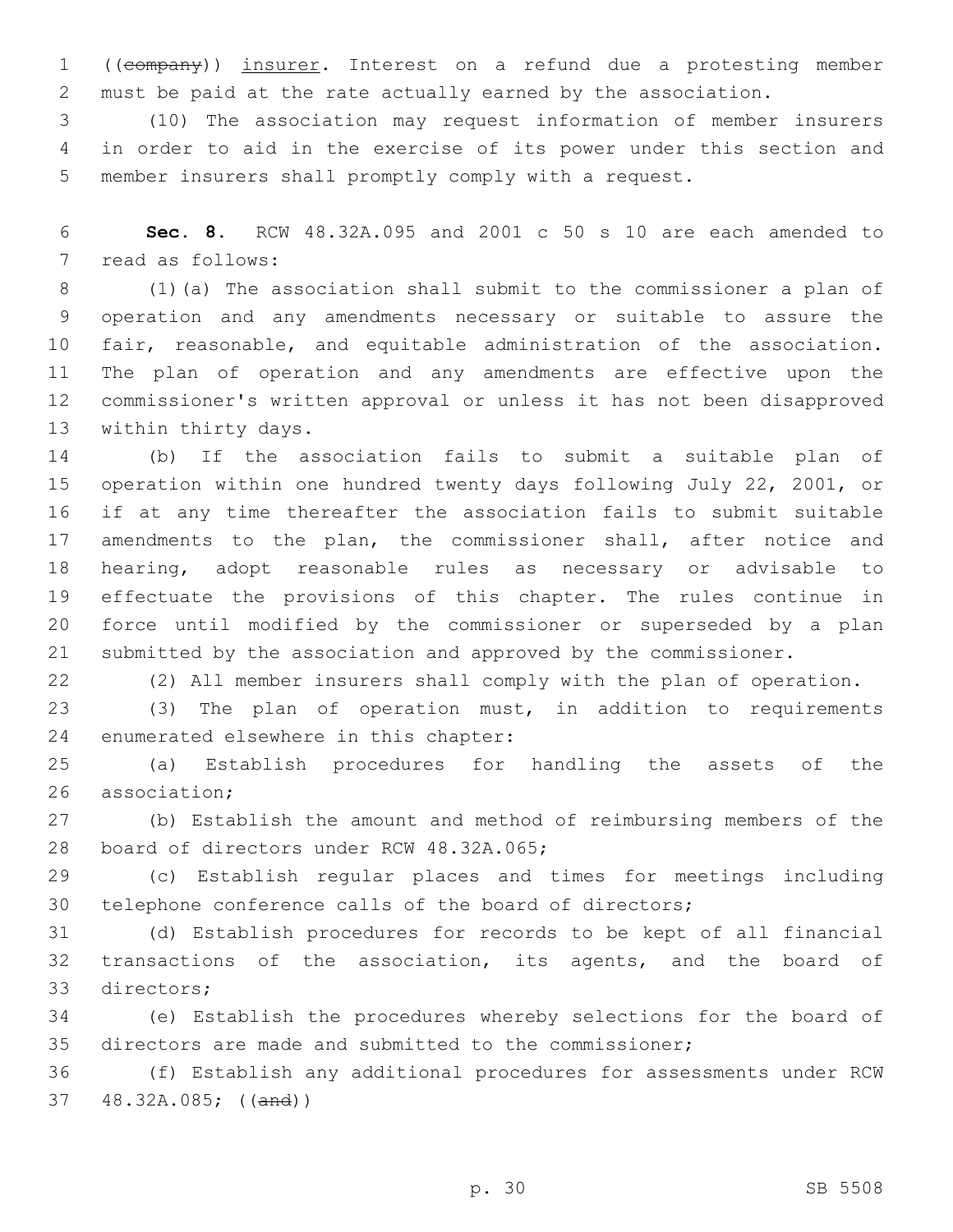(g) Establish procedures whereby a director may be removed for cause, including in the case where a member insurer becomes an 3 impaired or insolvent insurer;

 (h) Require the board of directors to establish policies and procedures for addressing conflicts of interests among the board of directors and the member insurers they represent; and

 (i) Contain additional provisions necessary or proper for the execution of the powers and duties of the association.

 (4) The plan of operation may provide that any or all powers and duties of the association, except those under RCW 48.32A.075(12)(c) and 48.32A.085, are delegated to a corporation, association, or other organization which performs or will perform functions similar to those of this association, or its equivalent, in two or more states. Such a corporation, association, or organization must be reimbursed for any payments made on behalf of the association and must be paid for its performance of any function of the association. A delegation under this subsection takes effect only with the approval of both the board of directors and the commissioner, and may be made only to a corporation, association, or organization which extends protection not substantially less favorable and effective than that provided by 21 this chapter.

 **Sec. 9.** RCW 48.32A.115 and 2001 c 50 s 12 are each amended to 23 read as follows:

 The commissioner shall aid in the detection and prevention of 25 member insurer insolvencies or impairments.

(1) It is the duty of the commissioner to:26

 (a) Notify the commissioners of all the other states, territories of the United States, and the District of Columbia within thirty days 29 following the action taken or the date the action occurs, when the commissioner takes any of the following actions against a member 31 insurer:

32 (i) Revocation of license;

33 (ii) Suspension of license; or

34 (iii) Makes a formal order that the ((company)) member insurer restrict its premium writing, obtain additional contributions to surplus, withdraw from the state, reinsure all or any part of its business, or increase capital, surplus, or any other account for the 38 security of policy owners, certificate holders, contract owners, or 39 creditors;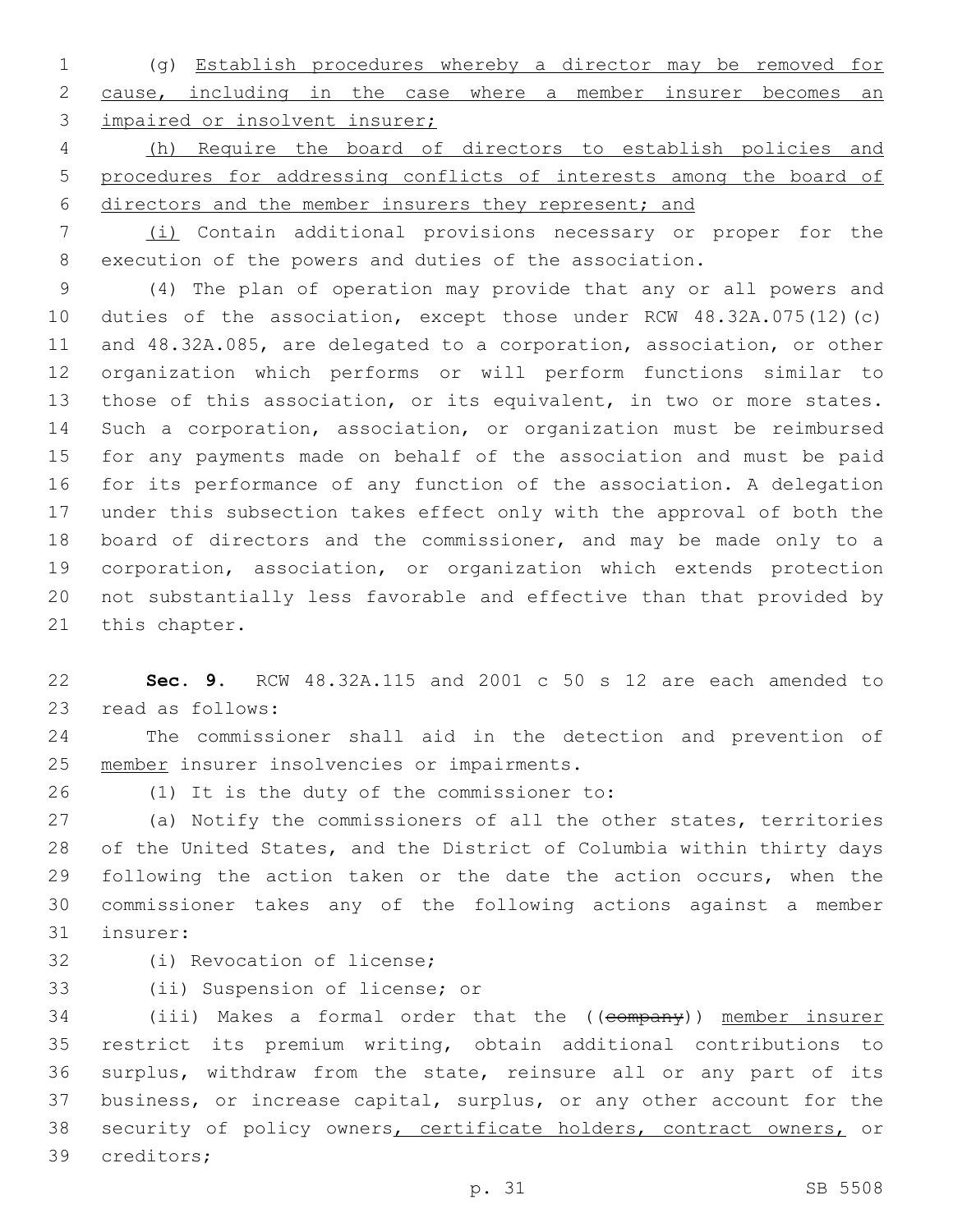(b) Report to the board of directors when the commissioner has taken any of the actions set forth in (a) of this subsection or has received a report from any other commissioner indicating that any such action has been taken in another state. The report to the board of directors must contain all significant details of the action taken 6 or the report received from another commissioner;

 (c) Report to the board of directors when the commissioner has reasonable cause to believe from an examination, whether completed or in process, of any member insurer that the insurer may be an impaired 10 or insolvent insurer; and

 (d) Furnish to the board of directors the national association of insurance commissioners insurance regulatory information system ratios and listings of companies not included in the ratios developed by the national association of insurance commissioners, and the board may use the information contained therein in carrying out its duties and responsibilities under this section. The report and the information must be kept confidential by the board of directors until such time as made public by the commissioner or other lawful 19 authority.

 (2) The commissioner may seek the advice and recommendations of the board of directors concerning any matter affecting the duties and responsibilities of the commissioner regarding the financial 23 condition of member insurers and ((companies)) insurers, health care service contractors, or health maintenance organizations seeking 25 admission to transact ((insurance)) business in this state.

 (3) The board of directors may, upon majority vote, make reports and recommendations to the commissioner upon any matter germane to the solvency, liquidation, rehabilitation, or conservation of any 29 member insurer or germane to the solvency of any ((company)) insurer, health care service contractor, or health maintenance organization 31 seeking to do ((an insurance)) business in this state. The reports 32 and recommendations are not public documents.

 (4) The board of directors may, upon majority vote, notify the commissioner of any information indicating a member insurer may be an 35 impaired or insolvent insurer.

 (5) The board of directors may, upon majority vote, make recommendations to the commissioner for the detection and prevention 38 of member insurer insolvencies.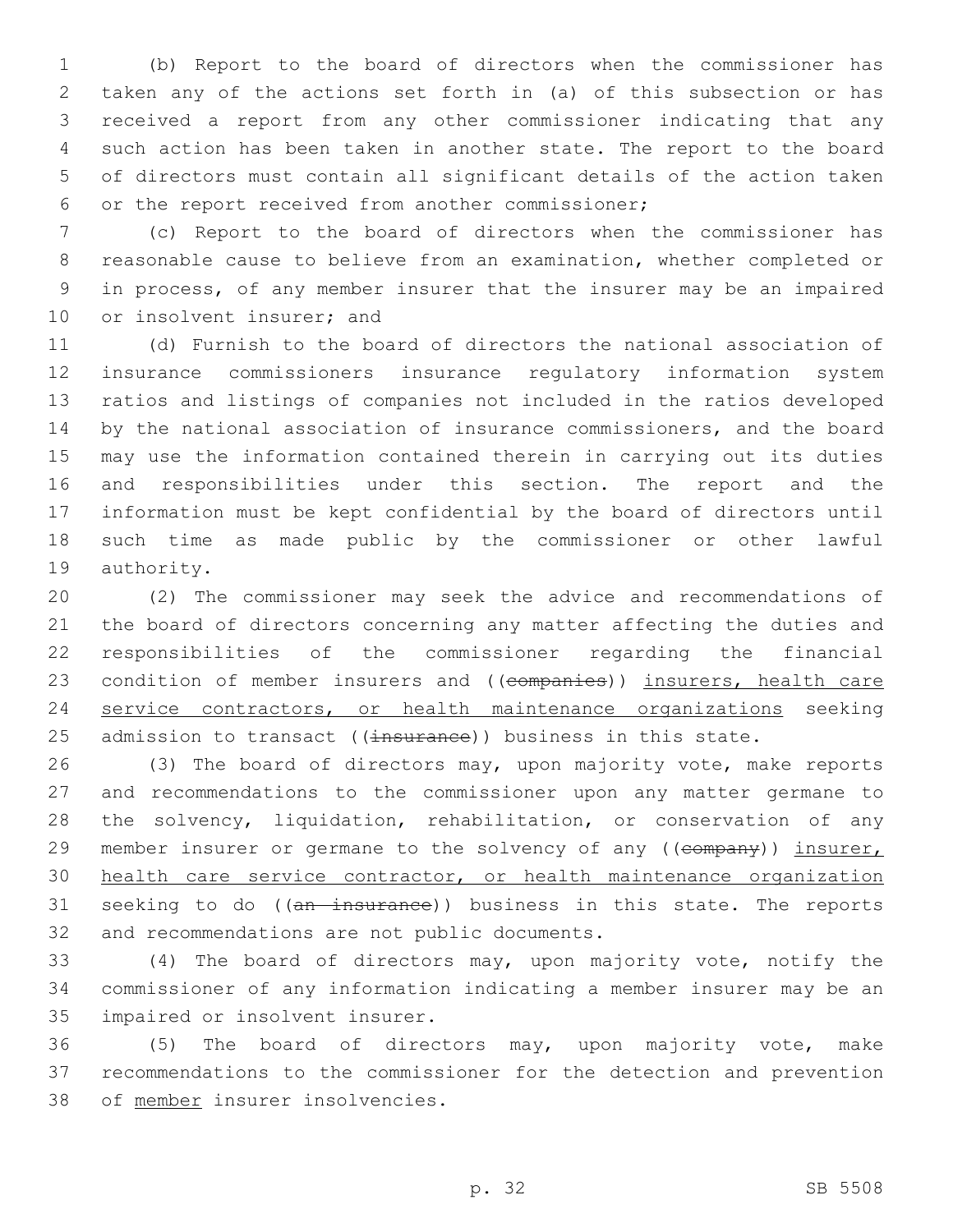**Sec. 10.** RCW 48.32A.135 and 2001 c 50 s 14 are each amended to 2 read as follows:

 (1) This chapter does not reduce the liability for unpaid assessments of the insureds of an impaired or insolvent insurer 5 operating under a plan with assessment liability.

 (2) Records must be kept of all meetings of the board of directors to discuss the activities of the association in carrying out its powers and duties under RCW 48.32A.075. The records of the association with respect to an impaired or insolvent insurer may not be disclosed prior to the termination of a liquidation, rehabilitation, or conservation proceeding involving the impaired or insolvent insurer, upon the termination of the impairment or insolvency of the insurer, or upon the order of a court of competent jurisdiction. This subsection does not limit the duty of the association to render a report of its activities under RCW 16 48.32A.145.

 (3) For the purpose of carrying out its obligations under this chapter, the association is a creditor of the impaired or insolvent insurer to the extent of assets attributable to covered policies reduced by any amounts to which the association is entitled as subrogee under RCW 48.32A.075(11). Assets of the impaired or insolvent insurer attributable to covered policies must be used to continue all covered policies and pay all contractual obligations of the impaired or insolvent insurer as required by this chapter. Assets attributable to covered policies, as used in this subsection, are that proportion of the assets which the reserves that should have been established for such policies bear to the reserves that should have been established for all policies of insurance written by the 29 impaired or insolvent insurer.

 (4) As a creditor of the impaired or insolvent insurer as established in subsection (3) of this section, the association and other similar associations are entitled to receive a disbursement of assets out of the marshaled assets, from time to time as the assets become available to reimburse it, as a credit against contractual obligations under this chapter. If the liquidator has not, within one 36 hundred twenty days of a final determination of insolvency of  $((an))$ 37 a member insurer by the receivership court, made an application to the court for the approval of a proposal to disburse assets out of marshaled assets to guaranty associations having obligations because of the insolvency, then the association is entitled to make

p. 33 SB 5508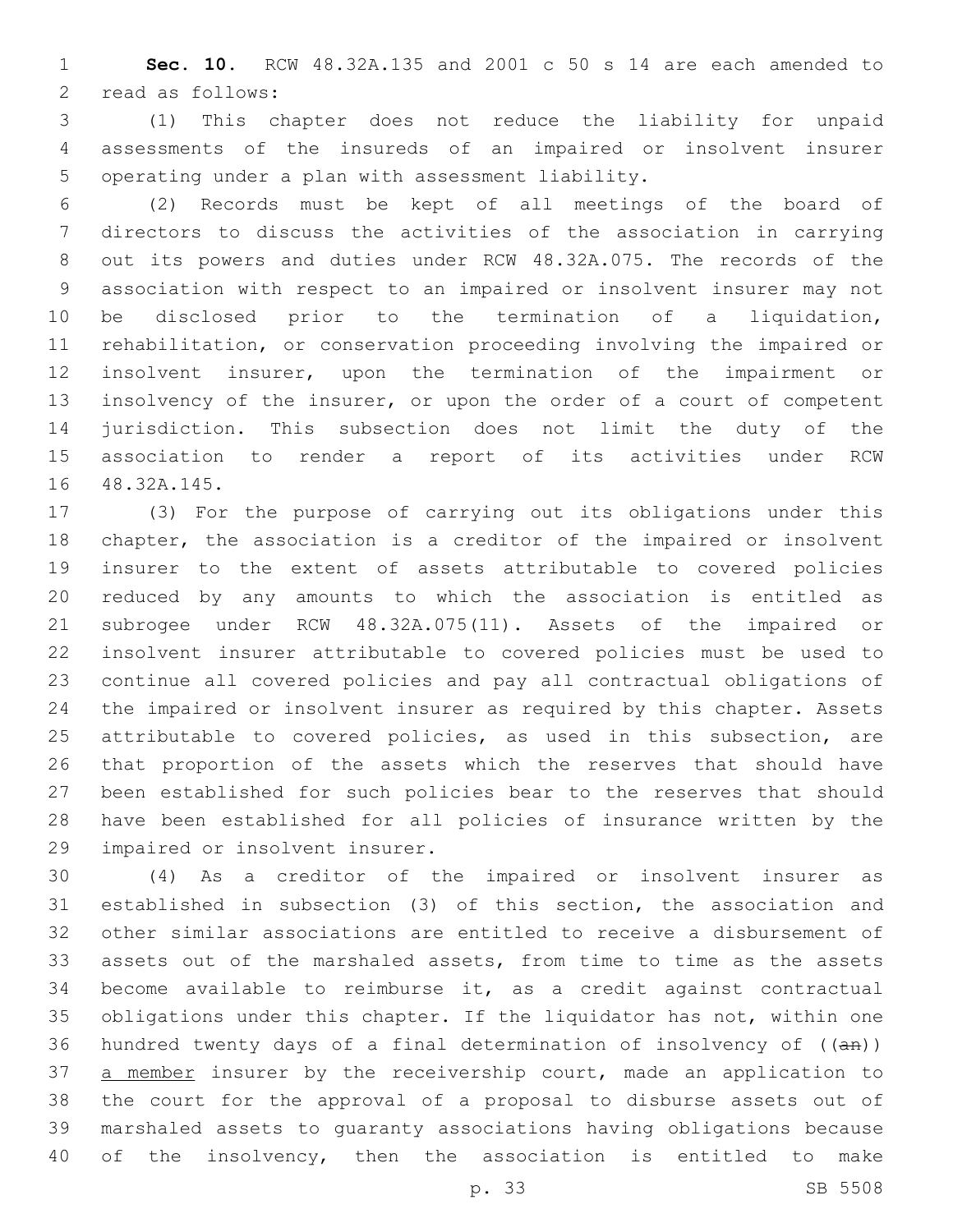application to the receivership court for approval of its own 2 proposal to disburse these assets.

 (5)(a) Prior to the termination of any liquidation, rehabilitation, or conservation proceeding, the court may take into consideration the contributions of the respective parties, including 6 the association,  $((the)$ ) shareholders, contract owners, certificate 7 holders, enrollees, and ((the)) policy owners of the insolvent insurer, and any other party with a bona fide interest, in making an equitable distribution of the ownership rights of the insolvent insurer. In such a determination, consideration must be given to the 11 welfare of the policy owners, contract owners, certificate holders, 12 and enrollees of the continuing or successor member insurer.

 (b) A distribution to stockholders, if any, of an impaired or insolvent insurer shall not be made until and unless the total amount of valid claims of the association with interest thereon for funds expended in carrying out its powers and duties under RCW 48.32A.075 17 with respect to the member insurer have been fully recovered by the 18 association.

19 (6)(a) If an order for liquidation or rehabilitation of  $((a + b))$  a member insurer domiciled in this state has been entered, the receiver appointed under the order has a right to recover on behalf of the 22 member insurer, from any affiliate that controlled it, the amount of distributions, other than stock dividends paid by the insurer on its capital stock, made at any time during the five years preceding the petition for liquidation or rehabilitation subject to the limitations 26 of (b) through (d) of this subsection.

27 (b) A distribution is not recoverable if the member insurer shows that when paid the distribution was lawful and reasonable, and that the member insurer did not know and could not reasonably have known that the distribution might adversely affect the ability of the member insurer to fulfill its contractual obligations.

 (c) Any person who was an affiliate that controlled the member insurer at the time the distributions were paid is liable up to the amount of distributions received. Any person who was an affiliate 35 that controlled the member insurer at the time the distributions were declared, is liable up to the amount of distributions which would have been received if they had been paid immediately. If two or more persons are liable with respect to the same distributions, they are 39 jointly and severally liable.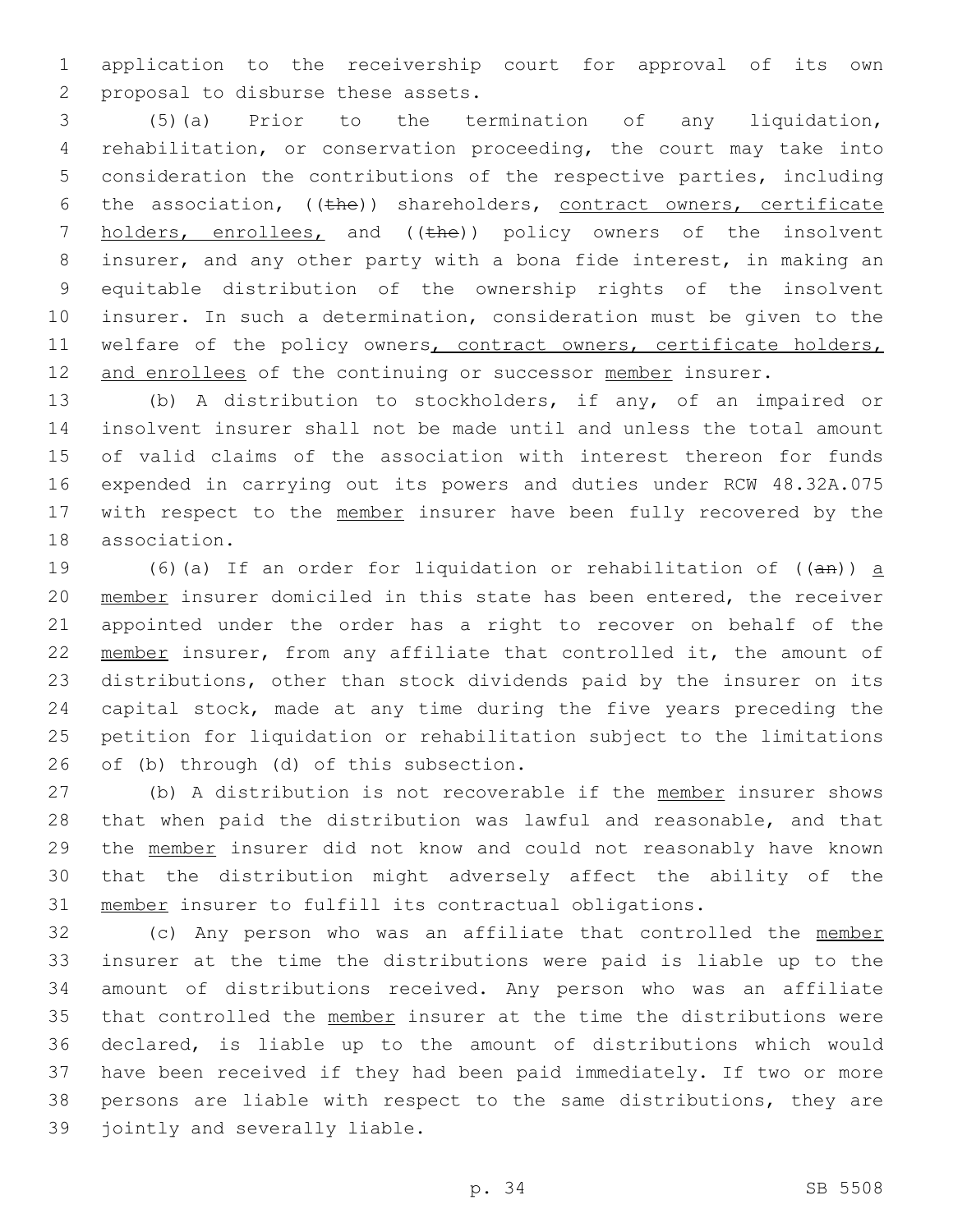(d) The maximum amount recoverable under this subsection is the amount needed in excess of all other available assets of the insolvent insurer to pay the contractual obligations of the insolvent insurer.4

 (e) If any person liable under (c) of this subsection is insolvent, all its affiliates that controlled it at the time the distribution was paid are jointly and severally liable for any resulting deficiency in the amount recovered from the insolvent 9 affiliate.

 **Sec. 11.** RCW 48.32A.175 and 2001 c 50 s 18 are each amended to read as follows:11

 All proceedings in which the insolvent insurer is a party in any 13 court in this state are stayed ((sixty)) one hundred eighty days from the date an order of liquidation, rehabilitation, or conservation is final to permit proper legal action by the association on any matters germane to its powers or duties. As to judgment under any decision, order, verdict, or finding based on default the association may apply to have such a judgment set aside by the same court that made such a judgment and must be permitted to defend against the suit on the 20 merits.

 **Sec. 12.** RCW 48.32A.185 and 2005 c 274 s 313 are each amended to 22 read as follows:

23 (1) No person, including ((an)) a member insurer, agent, or 24 affiliate of ((an)) a member insurer may make, publish, disseminate, circulate, or place before the public, or cause directly or indirectly, to be made, published, disseminated, circulated, or placed before the public, in any newspaper, magazine, or other publication, or in the form of a notice, circular, pamphlet, letter, or poster, or over any radio station or television station, or in any other way, any advertisement, announcement, or statement, written or oral, which uses the existence of the insurance guaranty association of this state for the purpose of sales, solicitation, or inducement 33 to purchase any form of insurance or other coverage covered by the Washington life and disability insurance guaranty association act. However, this section does not apply to the Washington life and disability insurance guaranty association or any other entity which 37 does not sell or solicit insurance or coverage by a health care service contractor or health maintenance organization.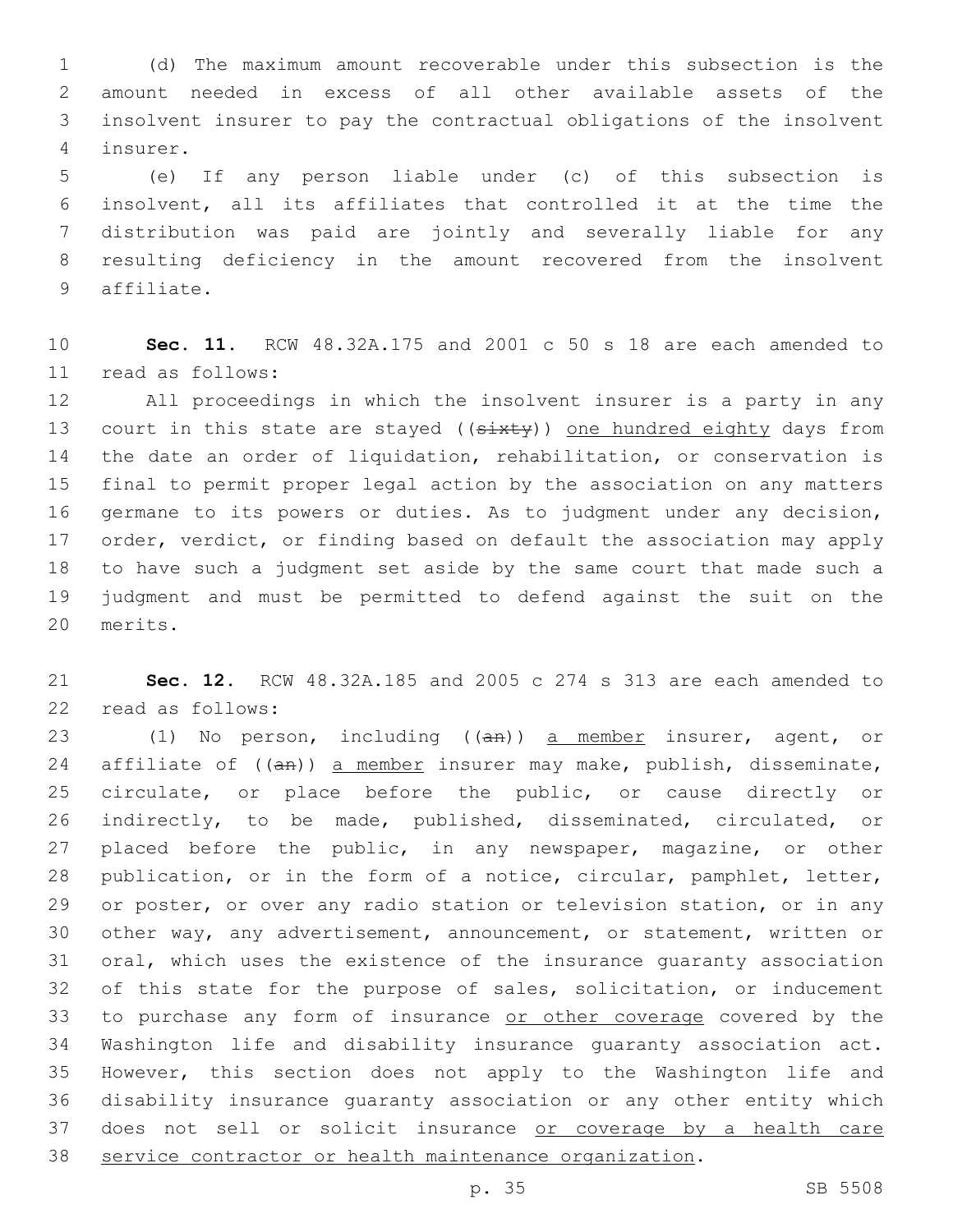1 (2) ((Within one hundred eighty days after July 22, 2001, the)) 2 The association shall prepare a summary document describing the 3 general purposes and current limitations of this chapter and 4 complying with subsection (3) of this section. This summary document 5 must be submitted to the commissioner for approval. The summary 6 document must also be available upon request by a policy owner 7 contract owner, certificate owner, or enrollee. The distribution, 8 delivery, contents, or interpretation of this document does not 9 quarantee that either the policy or the contract or the ((owner of 10 the policy or contract)) policy owner, contract owner, certificate 11 holder, or enrollee is covered in the event of the impairment or 12 insolvency of a member insurer. The ((description)) summary document 13 must be revised by the association as amendments to this chapter may 14 require. Failure to receive this document does not give the policy 15 owner, contract owner, certificate holder, enrollee, or insured any 16 greater rights than those stated in this chapter.

 (3) The summary document prepared under subsection (2) of this section must contain a clear and conspicuous disclaimer on its face. The commissioner shall establish the form and content of the 20 disclaimer. The disclaimer must:

21 (a) State the name and address of the life and disability 22 insurance guaranty association and insurance department;

23 (b) Prominently warn the ((policy or contract owner)) policy 24 owner, contract owner, certificate holder, or enrollee that the life 25 and disability insurance guaranty association may not cover the 26 policy or contract or, if coverage is available, it is subject to 27 substantial limitations and exclusions and conditioned on continued 28 residence in this state;

29 (c) State the types of policies or contracts for which quaranty 30 funds provide coverage;

31 (d) State that the member insurer and its agents are prohibited 32 by law from using the existence of the life and disability insurance 33 guaranty association for the purpose of sales, solicitation, or 34 inducement to purchase any form of insurance, health care service 35 contractor coverage, or health maintenance organization coverage;

36 (e) State that the policy  $(6 + e)$  owner, contract owner, 37 certificate holder, insured, or enrollee should not rely on coverage 38 under the life and disability insurance guaranty association when 39 selecting an insurer, health care service contractor, or health 40 maintenance organization;